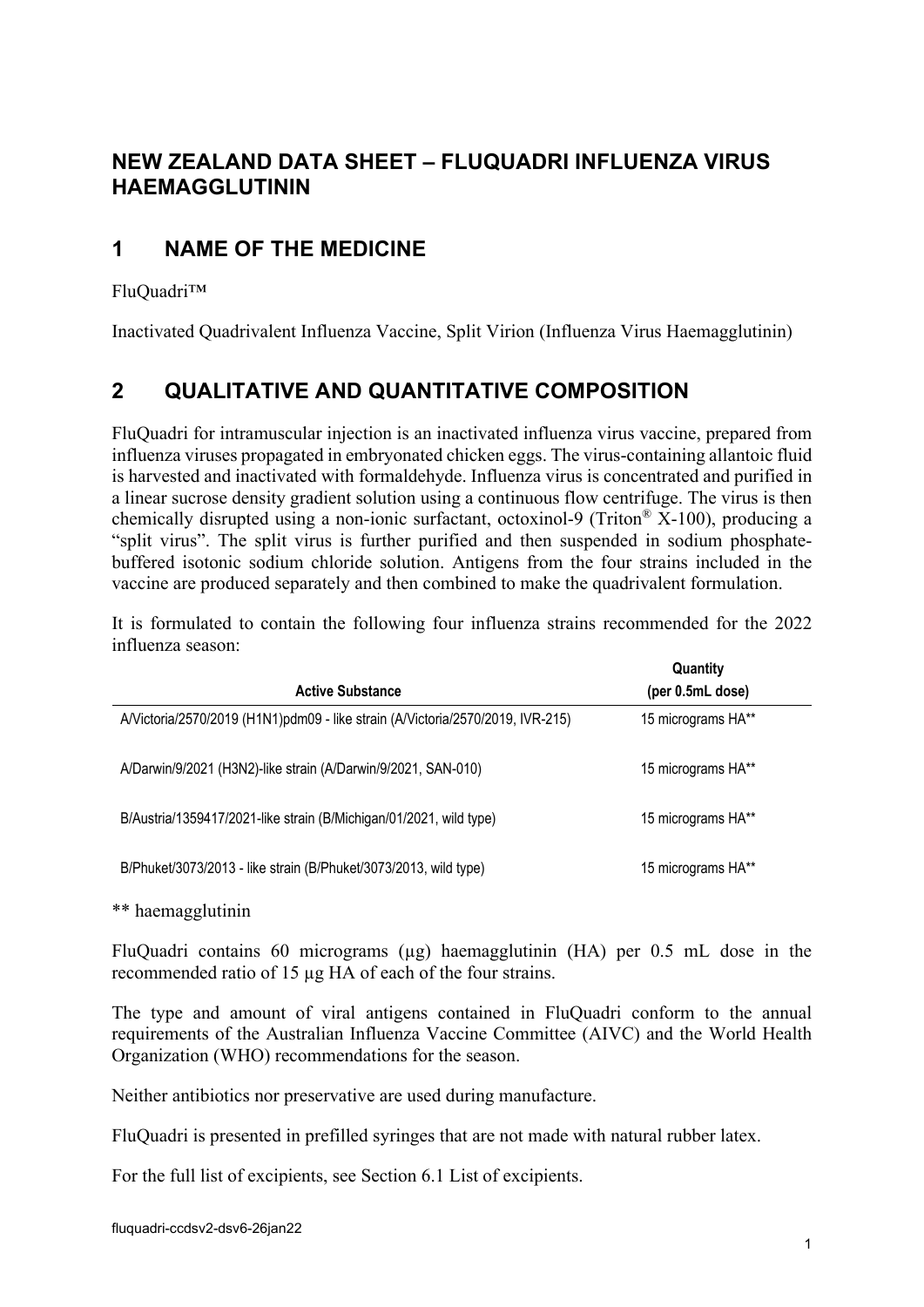## **3 PHARMACEUTICAL FORM**

Sterile aqueous suspension for injection.

FluQuadri suspension for injection is clear and slightly opalescent in colour.

## **4 CLINICAL PARTICULARS**

### **4.1 THERAPEUTIC INDICATIONS**

FluQuadri is indicated for active immunisation of influenza disease caused by influenza A subtype viruses and type B viruses contained in the vaccine.

FluQuadri is indicated for use in adults and children 6 months and older.

### **4.2 DOSE AND METHOD OF ADMINISTRATION**

FluQuadri should be given in accordance with the national recommendation as per the current Immunisation Handbook.

Administration should be carried out by the intramuscular route. The dose and schedule are as follows:

• Children and adults 6 months of age and older: 0.5 mL dose

For children under 9 years of age who have not been adequately primed based on influenza vaccination history, a second dose should be administered approximately 4 weeks apart.

Inspect FluQuadri visually for particulate matter and/or discolouration prior to administration. If any of these defects or conditions exist, the vaccine should not be administered.

Before administering a dose of vaccine, shake the prefilled syringe.

The syringe is for single use only and must not be reused. Discard any remaining unused contents.

For needle size and length, refer to the national recommendations as per the current Immunisation Handbook.

FluQuadri should not be mixed with any other vaccine in the same syringe or vial.

The preferred site of administration is into the deltoid muscle in adults and children  $> 12$ months of age. The preferred site for infants and young children  $(6 \text{ months to} < 12 \text{ months of})$ age) is the anterolateral aspect of the thigh. The vaccine should be administered into healthy well developed muscle and should not be injected into the gluteal region where there may be a risk of local neural, vascular and tissue injury.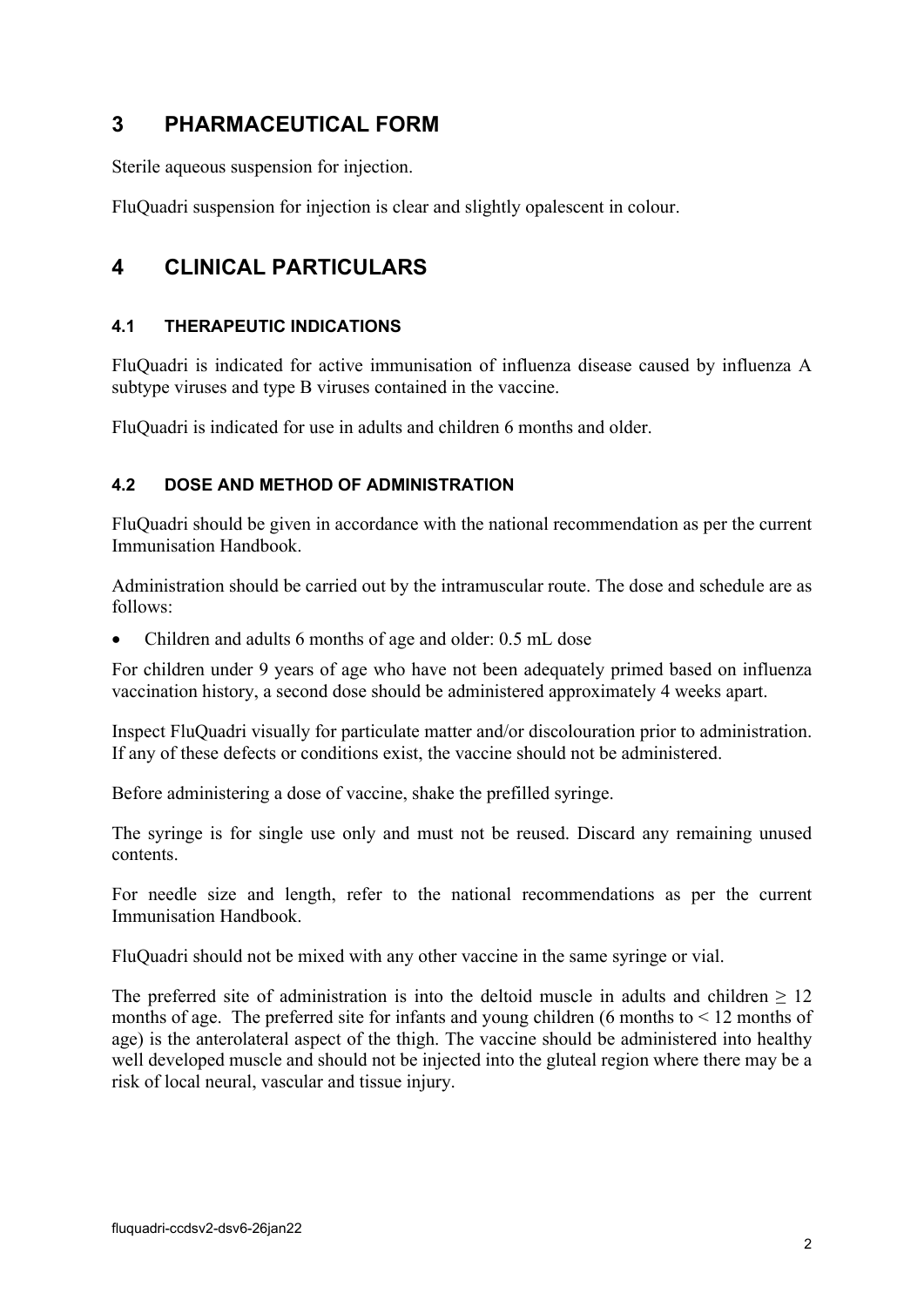#### **4.3 CONTRAINDICATIONS**

FluQuadri should not be administered to anyone with a known systemic hypersensitivity reaction, such as anaphylaxis, after previous administration of any influenza vaccine or to any component of the vaccine (see Section [2](#page-0-0) Qualitative and Quantitative Composition and Section Section Section [6.1](#page-18-0) List of Excipients).

Vaccination should be postponed in case of moderate or severe acute or febrile disease with or without fever but a mild disease with low-grade fever is usually not a reason to postpone vaccination.

### **4.4 SPECIAL WARNINGS AND PRECAUTIONS FOR USE**

Do not administer intravenously.

#### **Hypersensitivity**

Prior to any vaccine injection, all known precautions should be taken to prevent hypersensitivity reactions. This includes a review of the individual's prior vaccination history with respect to possible hypersensitivity to the vaccine or similar vaccines.

As each dose may contain traces of formaldehyde and octoxinol-9 which are used during vaccine production, caution should be exercised when the vaccine is administered to individuals with hypersensitivity to either one of these products.

As with all injectable vaccines, appropriate medical treatment and supervision should always be readily available in case of a rare anaphylactic event following administration of the vaccine. especially for individuals who have a known allergy to egg protein.

#### **Neurological Disorders**

Patients with a history of Guillain-Barré Syndrome (GBS) with an onset related in time to influenza vaccination may be at increased risk of again developing GBS, but whether vaccination specifically might increase the risk for recurrence is unknown. Because patients with a history of GBS have an increased likelihood of again developing the syndrome, the chance of them coincidentally developing the syndrome following influenza vaccination may be higher than in individuals with no history of GBS. If GBS has occurred within 6 weeks following previous influenza vaccination, the decision to give FluQuadri should be based on careful consideration of the potential benefits and risks. Refer to the current Immunisation Handbook for further details.

#### **Immunosuppressive Treatments or Conditions**

The immunogenicity of FluQuadri may be reduced by immunosuppressive treatment or in individuals with immune deficiency syndromes. Vaccination of individuals with chronic immunodeficiencies is recommended even though the antibody response may be limited.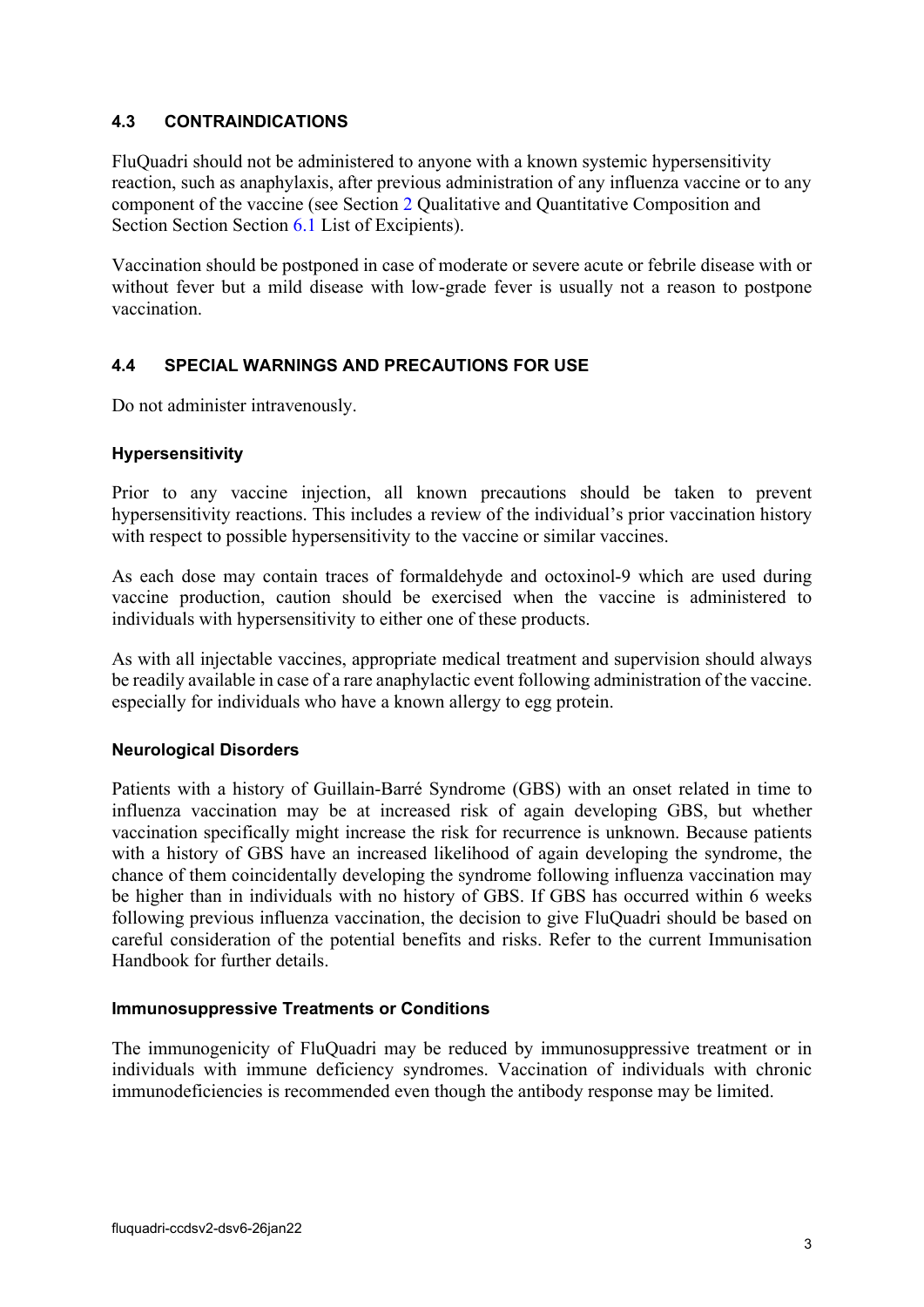#### **Protection**

Influenza virus is remarkably unpredictable in that significant antigenic changes may occur from time to time. It is known that influenza vaccines, as now constituted, are not effective against all possible strains of influenza virus. Protection is limited to those strains of virus from which the vaccine is prepared or to closely related strains.

As with any vaccine, vaccination with FluQuadri may not protect 100% of susceptible individuals.

#### **Bleeding disorder**

Because any intramuscular injection can cause an injection-site haematoma in individuals with any bleeding disorder, such as haemophilia or thrombocytopenia, or in individuals on anticoagulant therapy, intramuscular injections with FluQuadri should not be administered to such individuals unless the potential benefits outweigh the risk of administration. If the decision is made to administer any product by intramuscular injection to such individuals, it should be given with caution, with steps taken to avoid the risk of haematoma formation following injection.

#### **Syncope**

Syncope (fainting) has been reported following vaccination with FluQuadri. Procedures should be in place to prevent falling injury and manage syncopal reactions.

#### **Use in the elderly**

Safety and immunogenicity of FluQuadri were evaluated in adults 65 years of age and older (See Section [5.1](#page-9-0) Pharmacodynamic Properties, Clinical Trials). Antibody responses to FluQuadri are lower in individuals  $\geq 65$  years of age than in younger adults.

#### **Paediatric use**

Safety and effectiveness of FluQuadri in children below the age of 6 months have not been established. Children in Study GRC88 aged between 6 and < 12 months were required to be born at full term of pregnancy ( $\geq$  37 weeks) and/or with a birth weight  $\geq$  2.5 kg.

Preterm infants (< 37 weeks gestation) are strongly recommended to receive influenza vaccine each year, starting at  $\geq 6$  months of age. Refer to the current Immunisation Handbook.

#### **Effects on laboratory tests**

Interference of FluQuadri with laboratory and/or diagnostic tests has not been studied.

Following influenza vaccination, false positive results in serology tests using the ELISA method to detect antibodies against HIV1, hepatitis C, and especially HTLV1 have been observed. An appropriate Western Blot test should be used to confirm or disprove the results of the ELISA test. The transient false-positive reactions could be due to a non-specific IgM response induced by the vaccine.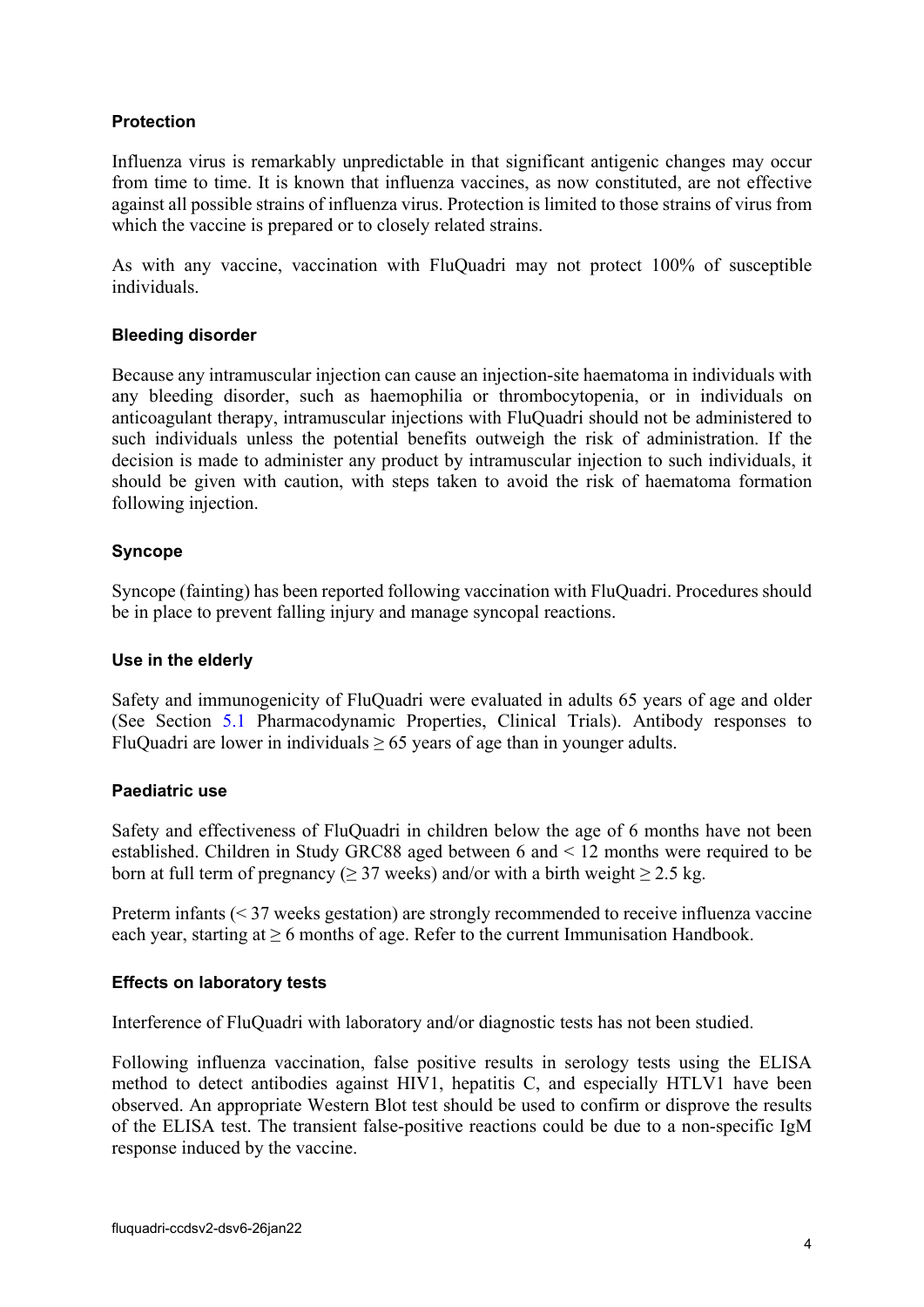#### **4.5 INTERACTIONS WITH OTHER MEDICINES AND OTHER FORMS OF INTERACTIONS**

FluQuadri should not be mixed with any other vaccine in the same syringe or vial.

Data evaluating the concomitant administration of FluQuadri with other vaccines are not available.

If FluQuadri is to be given at the same time as another injectable vaccine(s), the vaccine(s) should always be administered at different injection sites. Refer to the current Immunisation Handbook for further details.

Although inhibition of hepatic clearance of phenytoin, theophylline and warfarin has been reported after influenza vaccination, subsequent studies have not shown any evidence of undesirable effects related to this phenomenon.

If the vaccine is used in individuals deficient in producing antibodies due to immunosuppressive therapy, the expected immune response may not be obtained.

#### **4.6 FERTILITY, PREGNANCY AND LACTATION**

#### **Effects on fertility**

FluQuadri has not been evaluated for the possible effects on human fertility. A reproductive toxicity study in which female rabbits were administered FluQuadri 24 and 10 days before insemination showed no effects on female fertility (see Use in Pregnancy).

#### **Use in pregnancy (Category A)**

A developmental and reproductive toxicity study has been performed in female rabbits at a dose approximately 20 times the human dose (on a mg/kg basis) and has revealed no evidence of impaired female fertility or harm to the foetus due to FluQuadri.

In the developmental and reproductive toxicity study, female rabbits were administered FluQuadri or control saline (each 0.5 mL/dose) by intramuscular injection 24 and 10 days before insemination, and on Days 6, 12, and 27 of gestation. The administration of FluQuadri did not result in systemic maternal toxicity (no adverse clinical signs and no change in body weight or food consumption). In addition, no adverse effects on pregnancy, parturition, lactation, or embryo-foetal or pre-weaning development were observed. There were no vaccine-related foetal malformations or other evidence of teratogenesis noted in this study.

Data from studies involving large numbers of women  $(0.80,000)$  vaccinated during pregnancy with inactivated influenza vaccines do not indicate any adverse foetal and maternal outcomes attributable to the vaccine. FluQuadri should be given to a pregnant woman following an assessment of the risks and benefits. Because of the known adverse consequences of influenza infection in pregnant women, health authorities recommend vaccination of pregnant women.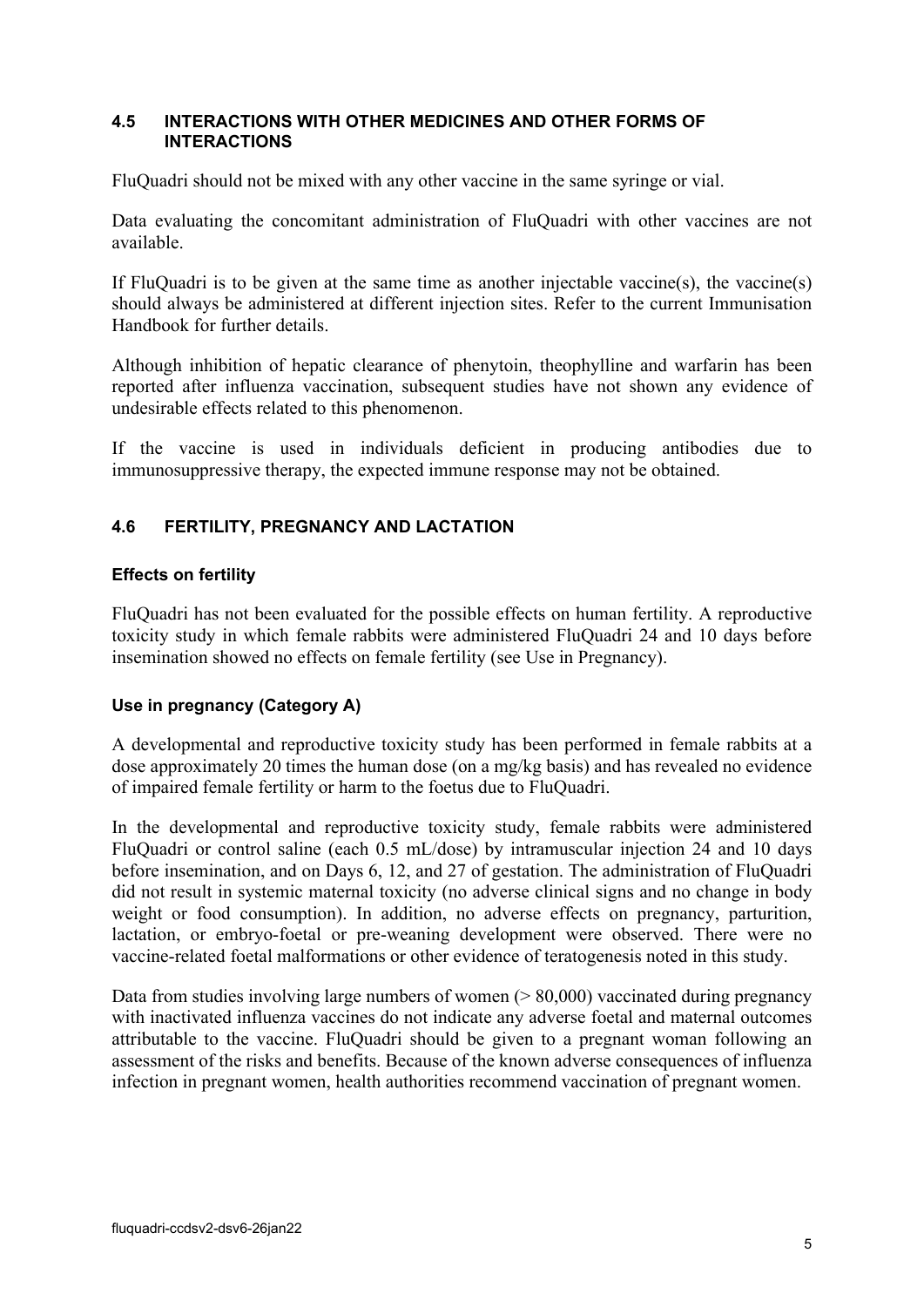#### **Use in lactation**

It is not known whether FluQuadri is excreted in human milk hence, caution should be used when administering vaccine to breastfeeding women.

### **4.7 EFFECTS ON ABILITY TO DRIVE AND USE MACHINES**

No studies on the effects on the ability to drive or use machines have been performed.

### **4.8 ADVERSE EFFECTS (UNDESIRABLE EFFECTS)**

#### **Clinical Trials Experience**

Because clinical trials are conducted under widely varying conditions, adverse event rates observed in the clinical trials of a vaccine cannot be directly compared to rates in the clinical trial of another vaccine, and may not reflect the rates observed in practice.

The safety of FluQuadri was evaluated in 3,307 trial participants in 3 clinical trials in the United States (1,223 children 6 to 35 months of age, 1,669 children 3 to 8 years of age, 190 adults  $\geq$ 18 years of age, and 225 adults ≥65 years of age). For children requiring a second dose, the doses were administered approximately 4 weeks apart. The most common injection-site reaction in children and adults was pain. The most frequent systemic reaction in infants and toddlers (6 to 35 months receiving 0.25 mL) was irritability, while myalgia was the most frequent systemic reaction reported in children (3 to 8 years) and adults.

In children, the most commonly reported unsolicited non-serious adverse events were cough, vomiting, and pyrexia. In adults, oropharyngeal pain, rhinorrhoea, injection-site induration, and headache were the most commonly reported unsolicited adverse events.

Across the 3 trials, one serious adverse event was thought to be caused by vaccination with FluQuadri: a 13-month-old who experienced croup 3 days post-first vaccination; the participant recovered within 18 days without sequelae and continued in the trial. In clinical trial QIV04 other serious adverse events considered to be possibly related to vaccination were; in the USlicensed comparator 2010-2011 TIV group a 4-year-old who experienced a febrile convulsion one day post-first vaccination, and in the unlicensed investigational TIV group an 11-monthold who experienced a febrile convulsion on the day of second vaccination.

The frequency of the solicited injection-site and systemic reactions reported in the trials are shown in [Table](#page-6-0) 1 and [Table](#page-6-1) 2.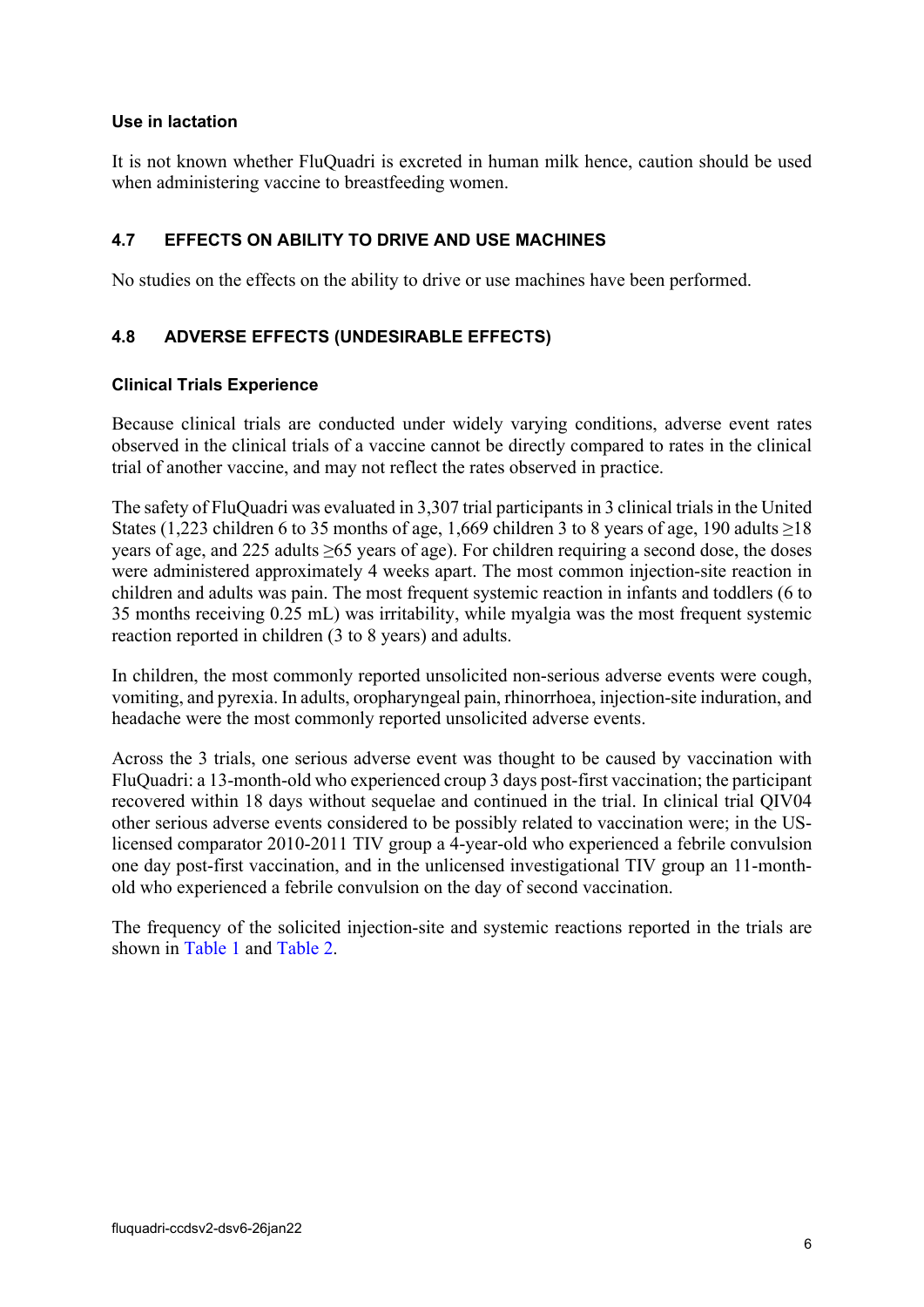|                           | Children 6 to 35 months of age   |                                         |                                         | Children 3 to 8 years of age     |                                         |                                         |  |
|---------------------------|----------------------------------|-----------------------------------------|-----------------------------------------|----------------------------------|-----------------------------------------|-----------------------------------------|--|
|                           |                                  | $(0.25$ mL)                             |                                         | $(0.5$ mL)                       |                                         |                                         |  |
|                           | <b>FluQuadri</b><br>$N^{b=1223}$ | $TIV-1c$<br>B (Victoria)<br>$N^{b=310}$ | $TIV-2d$<br>B (Yamagata)<br>$N^{b=308}$ | <b>FluQuadri</b><br>$N^{b=1669}$ | $TIV-1c$<br>B (Victoria)<br>$N^{b=424}$ | $TIV-2d$<br>B (Yamagata)<br>$N^{b=413}$ |  |
| Injection site reactions  |                                  |                                         |                                         |                                  |                                         |                                         |  |
| Pain                      | 57.0 <sup>c</sup>                | 52.3c                                   | 50.3 <sup>c</sup>                       | 66.6                             | 64.6                                    | 63.8                                    |  |
| Tenderness                | 54.1 <sup>d</sup>                | 48.4 <sup>d</sup>                       | 49.7 <sup>d</sup>                       |                                  |                                         | $\qquad \qquad \blacksquare$            |  |
| Erythema                  | 37.3                             | 32.9                                    | 33.3                                    | 34.1                             | 36.8                                    | 35.2                                    |  |
| Swelling                  | 21.6                             | 19.7                                    | 17.3                                    | 24.8                             | 25.4                                    | 25.9                                    |  |
| <b>Systemic reactions</b> |                                  |                                         |                                         |                                  |                                         |                                         |  |
| Myalgia                   | 26.7 <sup>e</sup>                | 26.6 <sup>e</sup>                       | 25.0 <sup>e</sup>                       | 38.6                             | 34.1                                    | 38.4                                    |  |
| Headache                  | 8.9 <sup>e</sup>                 | 9.4 <sub>e</sub>                        | 12.2 <sup>e</sup>                       | 23.1                             | 21.2                                    | 24.4                                    |  |
| Malaise                   | 38.1 <sup>e</sup>                | 35.2 <sup>e</sup>                       | 32.4 <sup>e</sup>                       | 31.9                             | 32.8                                    | 33.4                                    |  |
| Irritability              | 54.0f                            | 52.8 <sup>f</sup>                       | 53.5 <sup>f</sup>                       | $\blacksquare$                   |                                         | -                                       |  |
| Crying-<br>abnormal       | 41.2f                            | 36.5 <sup>f</sup>                       | 29.9f                                   |                                  |                                         |                                         |  |
| <b>Drowsiness</b>         | 37.7 <sup>f</sup>                | $32.1$ <sup>f</sup>                     | 31.9 <sup>f</sup>                       |                                  |                                         |                                         |  |
| Appetite loss             | 32.3 <sup>f</sup>                | 33.3 <sup>f</sup>                       | 25.0 <sup>f</sup>                       |                                  |                                         |                                         |  |
| Vomiting                  | 14.8 <sup>f</sup>                | 11.3 <sup>f</sup>                       | 13.9 <sup>f</sup>                       |                                  |                                         |                                         |  |
| Fever                     | 14.3                             | 16.0                                    | 13.0                                    | 7.0                              | 7.1                                     | 7.6                                     |  |

#### <span id="page-6-0"></span>**Table 1 Percentage of Solicited Injection-Site Reactions and Systemic Adverse Events in Children After Vaccination with FluQuadri (Safety Analysis Set)<sup>a</sup>**

**<sup>a</sup>**The safety analysis set includes all persons who received study vaccine

**<sup>b</sup>** N is the number of subjects in the safety analysis set

c 2010-2011 Fluzone TIV containing A/California/07/2009 (H1N1), A/Victoria/210/2009 (H3N2), and B/Brisbane/60/2008 (Victoria lineage), licensed in the United States

dInvestigational TIV containing A/California/07/2009 (H1N1), A/Victoria/210/2009 (H3N2), and B/Florida/04/2006 (Yamagata lineage), non-licensed

**<sup>e</sup>**Assessed in children 24 months to 35 months of age

**f** Assessed in children 6 months to 23 months of age

#### <span id="page-6-1"></span>**Table 2 Percentage of Solicited Injection-Site Reactions and Systemic Adverse Events in Adults After Vaccination with FluQuadri (Safety Analysis Set)<sup>a</sup>**

|                          | Adults 18 years of age and older |                                                       |                                         |                                 | Adults 65 years of age and older                       |                                         |
|--------------------------|----------------------------------|-------------------------------------------------------|-----------------------------------------|---------------------------------|--------------------------------------------------------|-----------------------------------------|
|                          | <b>FluQuadri</b><br>$N^{b=190}$  | TIV-1 <sup>c</sup><br><b>B</b> (Victoria)<br>$Nb=190$ | $TIV-2d$<br>B (Yamagata)<br>$N^{b=190}$ | <b>FluQuadri</b><br>$N^b = 225$ | TIV-1 <sup>e</sup><br><b>B</b> (Victoria)<br>$N^b=225$ | $TIV-2f$<br>B (Yamagata)<br>$N^b = 225$ |
| Injection site reactions |                                  |                                                       |                                         |                                 |                                                        |                                         |
| Pain                     | 47.4                             | 52.1                                                  | 43.2                                    | 32.6                            | 28.6                                                   | 23.1                                    |
| Erythema                 | 1.1                              | 1.6                                                   | 1.6                                     | 2.7                             | 1.3                                                    | 1.3                                     |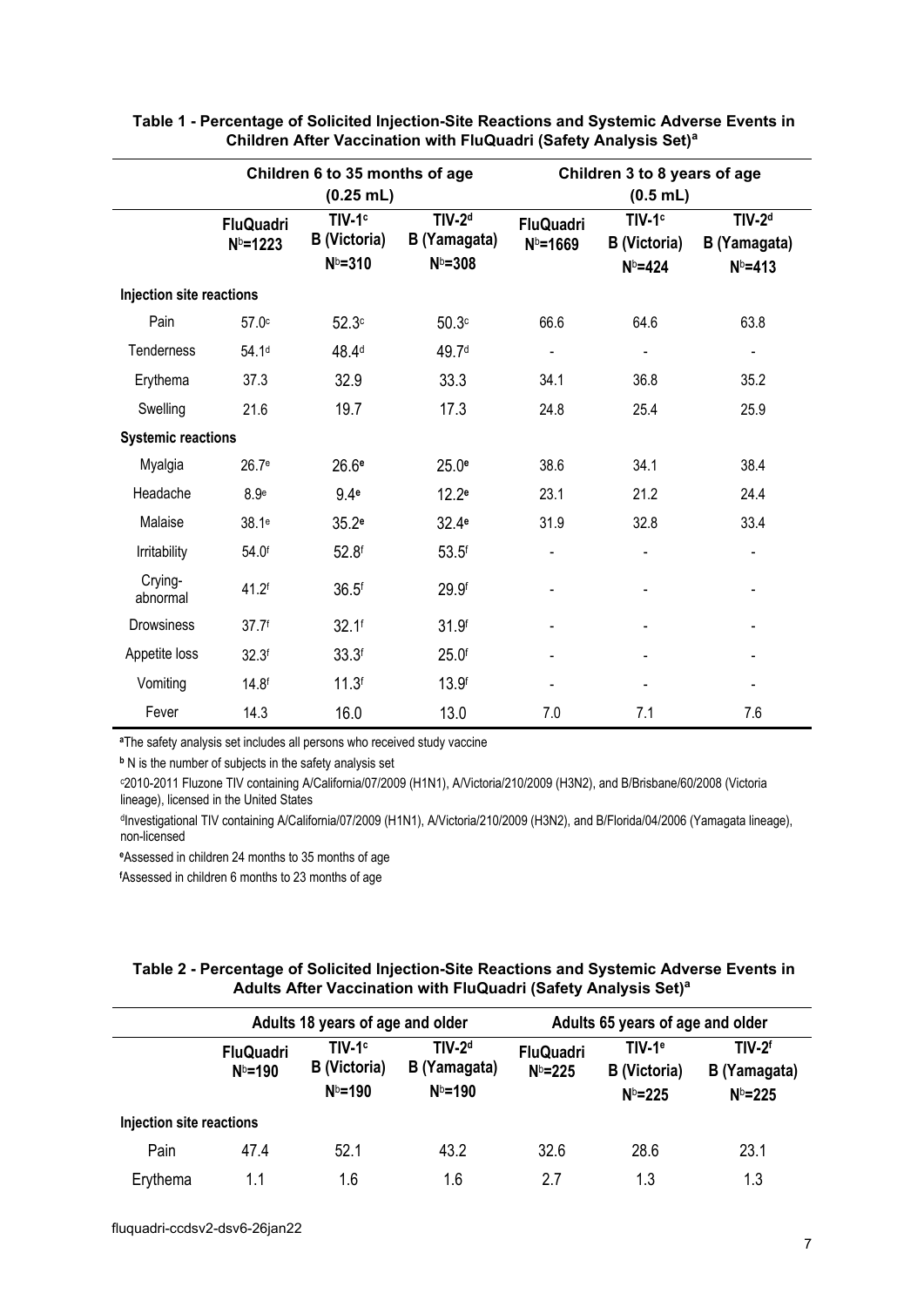|                           |      | Adults 18 years of age and older |      |      | Adults 65 years of age and older |      |
|---------------------------|------|----------------------------------|------|------|----------------------------------|------|
| Swelling                  | 0.5  | 3.2                              | 1.1  | 1.8  | 1.3                              | 0.0  |
| Induration                | 0.5  | 1.6                              | 0.5  |      |                                  | ۰    |
| Ecchymosis                | 0.5  | 0.5                              | 0.5  |      | $\overline{\phantom{0}}$         | ٠    |
| <b>Systemic reactions</b> |      |                                  |      |      |                                  |      |
| Myalgia                   | 23.7 | 25.3                             | 16.8 | 18.3 | 18.3                             | 14.2 |
| Headache                  | 15.8 | 18.4                             | 18.0 | 13.4 | 11.6                             | 11.6 |
| Malaise                   | 10.5 | 14.7                             | 12.1 | 10.7 | 6.3                              | 11.6 |
| Shivering                 | 2.6  | 5.3                              | 3.2  | ٠    | ۰                                | ٠    |
| Fever                     | 0.0  | 0.5                              | 0.5  | 1.3  | 0.0                              | 0.9  |

**<sup>a</sup>**The safety analysis set includes all persons who received study vaccine

**<sup>b</sup>** N is the number of subjects in the safety analysis set

c 2009-2010 Fluzone TIV containing A/Brisbane/59/2007 (H1N1), A/Uruguay/716/2007 (H3N2), and B/Brisbane/60/2008 (Victoria lineage), licensed in the United States

d2008-2009 Fluzone TIV containing A/Brisbane/59/2007 (H1N1), A/Uruguay/716/2007 (H3N2), and B/Florida/04/2006 (Yamagata lineage), licensed in the United States

e2010-2011 Fluzone TIV containing A/California/07/2009 (H1N1), A/Victoria/210/2009 (H3N2), and B/Brisbane/60/2008 (Victoria lineage), licensed in the United States

f Investigational TIV containing A/California/07/2009 (H1N1), A/Victoria/210/2009 (H3N2), and B/Florida/04/2006 (Yamagata lineage), non-licensed

#### **A 0.5-mL Dose of FluQuadri in Children 6 Months through 35 Months of Age**

GRC88 was an observer-blind multi-centre study conducted in the US, including healthy children age between 6 and 35 months. Infants less than 12 months of age were of gestational age  $\geq$  37 weeks and/or birth weight  $\geq$  2.5 kg. Participants were randomly assigned to receive a FluQuadri dose of 0.25 mL (Group 1) or 0.5 mL (Group 2). For children requiring a second dose, the same dose was administered 4 weeks after the first. Participants who received at least one dose of study vaccine were included in the safety analysis set: Group 1  $n = 949$ ; Group  $2 n = 992$ .

The primary objective was to assess difference in fever rate  $\geq$  38°C (Group 2 minus Group 1). The difference, 0.84% (95% CI: -2.13%; 3.80%), met the prespecified non-inferiority criterion (upper limit of the 2-sided  $95\%$  CI of the difference in fever rates  $\leq 5\%$ ).

The frequencies of solicited injection-site reactions occurring within 7 days after vaccination (Group 1 vs. Group 2) were: tenderness (47% vs. 50%), erythema (23% vs. 24%), and swelling (13% vs. 15%).

The frequency of systemic adverse reactions occurring within 7 days after vaccination (Group 1 vs. Group 2) were: irritability (47% vs. 49%), abnormal crying (33% vs. 34%), drowsiness (32% vs. 31%), appetite loss (27% vs. 28%), fever of  $\geq$  38°C (11% vs. 12%), and vomiting  $(10\% \text{ vs. } 10\%).$ 

The frequency of solicited systemic reactions tended to be higher in the subgroup aged 6 to  $\leq$ 24 months than the subgroup aged 24 to  $> 36$  months. Group 1 (n = 533) vs. Group 2 (n = 561): fever 12% vs. 16%, vomiting 12% vs. 14%, abnormal crying 38% vs. 39%, drowsiness 34% vs. 35%, loss of appetite 27% vs. 31% and irritability 49% vs. 54%.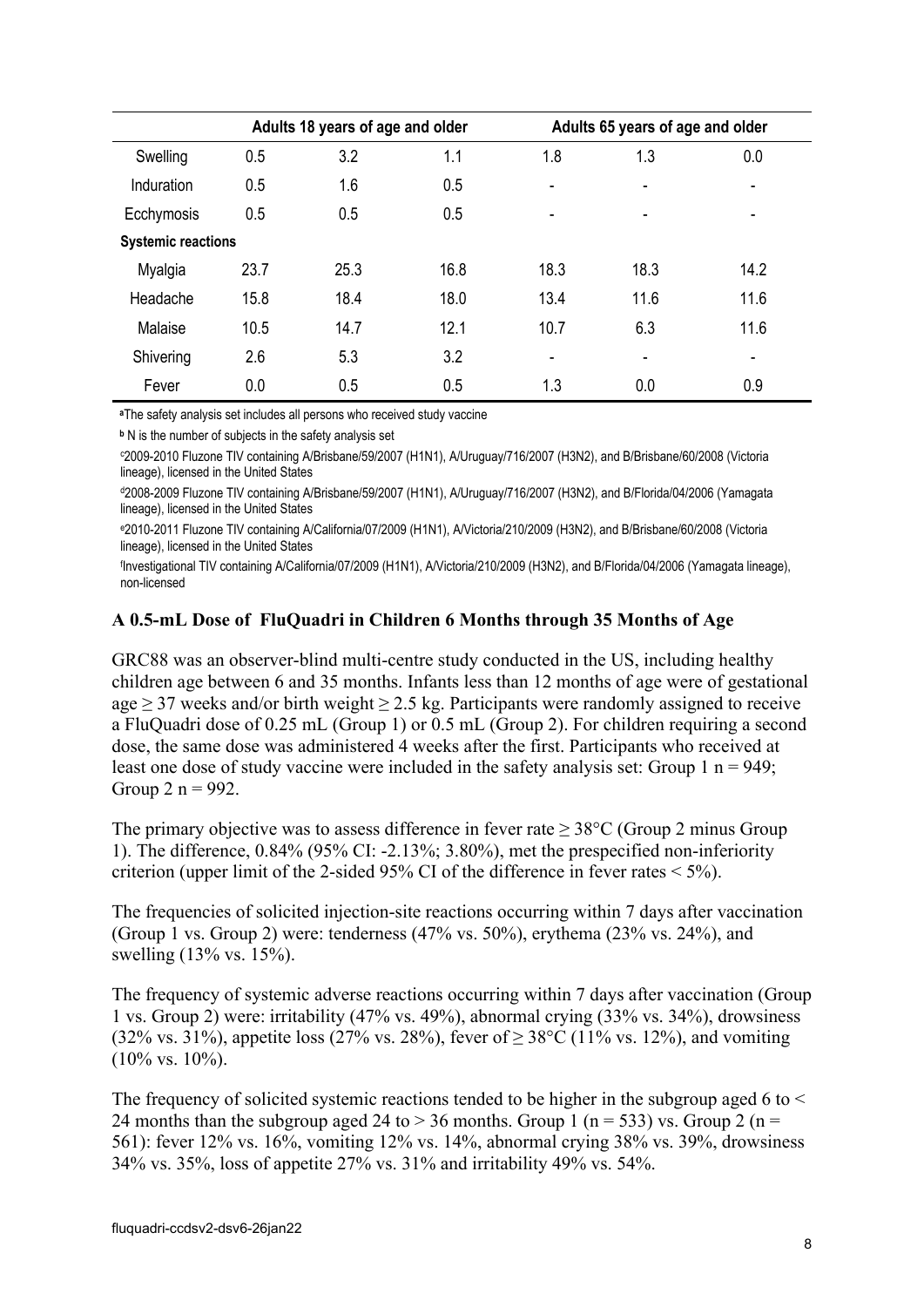Participants were monitored for unsolicited adverse events for the 28 days following vaccination. Non-serious adverse events were reported in 44% of Group 1 and 40% of Group 2, the most commonly reported in both groups being cough and rhinorrhoea. Five serious adverse events were reported in each group, one event of chronic urticaria occurring in Group 1 was considered vaccine related and an event of special interest. There were no deaths reported during the trial period.

### **Adverse Reactions from Post-Marketing Surveillance**

Currently, there are limited post-marketing data available for FluQuadri.

The following events have been spontaneously reported during the post-approval use of Fluzone (TIV)[1](#page-8-0). Because these events are reported voluntarily from a population of uncertain size, it is not always possible to reliably estimate their frequency or establish a causal relationship to vaccine exposure. Adverse events were included based on one or more of the following factors: severity, frequency of reporting, or strength of evidence for a causal relationship to Fluzone.

- *Blood and Lymphatic System Disorders*: Thrombocytopenia, lymphadenopathy
- *Immune System Disorders*: Anaphylaxis, other allergic/hypersensitivity reactions (including urticaria, angioedema)
- *Eye disorders*: Ocular hyperemia
- *Nervous System Disorders*: Guillain-Barré syndrome (GBS), convulsions, febrile convulsions, myelitis (including encephalomyelitis and transverse myelitis), facial palsy (Bell's palsy), optic neuritis/neuropathy, brachial neuritis, syncope (shortly after vaccination), dizziness, paresthesia
- *Vascular Disorders*: Vasculitis, vasodilation/flushing
- *Respiratory, Thoracic and Mediastinal Disorder*s: Dyspnea, pharyngitis, rhinitis, cough, wheezing, throat tightness
- *Skin and Subcutaneous Tissue Disorders*: Stevens-Johnson syndrome
- *General Disorders and Administration Site Conditions*: Pruritus, asthenia/fatigue, pain in extremities, chest pain
- *Gastrointestinal Disorders*: Vomiting

#### **Reporting suspected adverse effects**

Reporting suspected adverse reactions after registration of the medicinal product is important. It allows continued monitoring of the benefit-risk balance of the medicinal product. Healthcare professionals are asked to report any suspected adverse reactions at [www.tga.gov.au/reporting](http://www.tga.gov.au/reporting-problems)[problems](http://www.tga.gov.au/reporting-problems) (Australia) or<https://nzphvc.otago.ac.nz/reporting/> (New Zealand).

<span id="page-8-0"></span><sup>1</sup> Fluzone is the US-licensed TIV upon which manufacture of FluQuadri is based.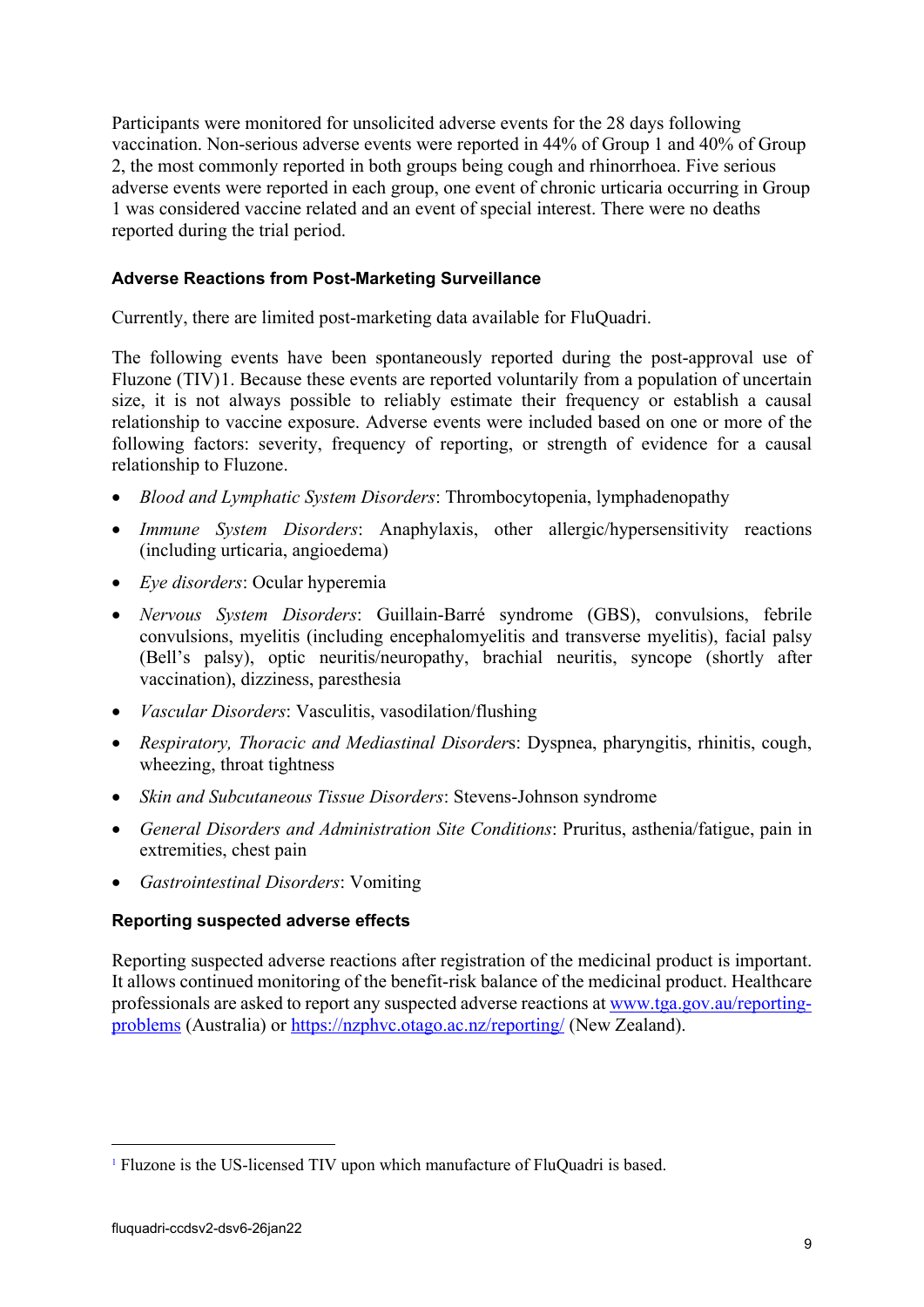### **4.9 OVERDOSE**

For information on the management of overdose, contact the Poisons Information Centre, on 13 11 26 (Australia) or the National Poisons Centre, 0800 POISON or 0800 764 766 (New Zealand).

## <span id="page-9-0"></span>**5 PHARMACOLOGICAL PROPERTIES**

### **5.1 PHARMACODYNAMIC PROPERTIES**

Pharmacotherapeutic group: Influenza vaccine, ATC code: J07BB

#### **Mechanism of action**

FluQuadri provides active immunisation against the four influenza virus strains (two A subtypes and two B strains) contained in the vaccine. FluQuadri induces humoral antibodies against the haemagglutinins. Specific levels of haemagglutination-inhibition (HI) antibody titre post-vaccination with inactivated influenza virus vaccines have not been correlated with protection from influenza illness, but HI antibody titres have been used as a measure of vaccine activity. In some human challenge studies, HI antibody titres of  $\geq 1:40$  have been associated with protection from influenza illness in up to 50% of participants. HI antibody titres  $\geq 1:40$ are generally obtained within 3 to 4 weeks. Annual influenza vaccination is recommended as immunity declines during the year after vaccination and because circulating strains of influenza virus may change from year to year.

#### **Clinical trials**

#### *Immunogenicity of FluQuadri in Children 6 Months to 8 Years of Age*

QIV04 (NCT01240746, see [http://clinicaltrials.gov\)](http://clinicaltrials.gov/) was a phase III, randomised, observerblinded, active-controlled, 3-arm, multi-centre trial of children aged 6 months to 8 years stratified into 2 age groups: 6 to 35 months of age and 3 to 8 years of age. The trial was conducted in the United States during November 2010 – January 2012.

The aim was to compare the immunogenicity and safety of FluQuadri containing A/California A/Victoria, B/Brisbane (Victoria lineage), and B/Florida (Yamagata lineage) with the 2010- 2011 seasonal trivalent inactivated influenza vaccine (TIV) containing B/Brisbane, and an investigational TIV containing B/Florida. Each TIV contained the same A strains as FluQuadri. The manufacturing process was the same for each vaccine and was based on the production process for the US-licensed TIV (Fluzone®).

Participants were randomised to receive one of three vaccines (FluQuadri, 2010-2011 TIV, or investigational TIV). Children 6 to 35 months of age were administered 0.25 mL of assigned vaccine containing 7.5 µg of HA per strain. Children 3 to 8 years were administered 0.5 mL of assigned vaccine containing 15 µg of HA per strain. As per recommendations of the United States Advisory Committee on Immunization Practices, children who were considered adequately primed based on influenza vaccination history received one dose; all other children received two doses with a four-week interval between vaccinations.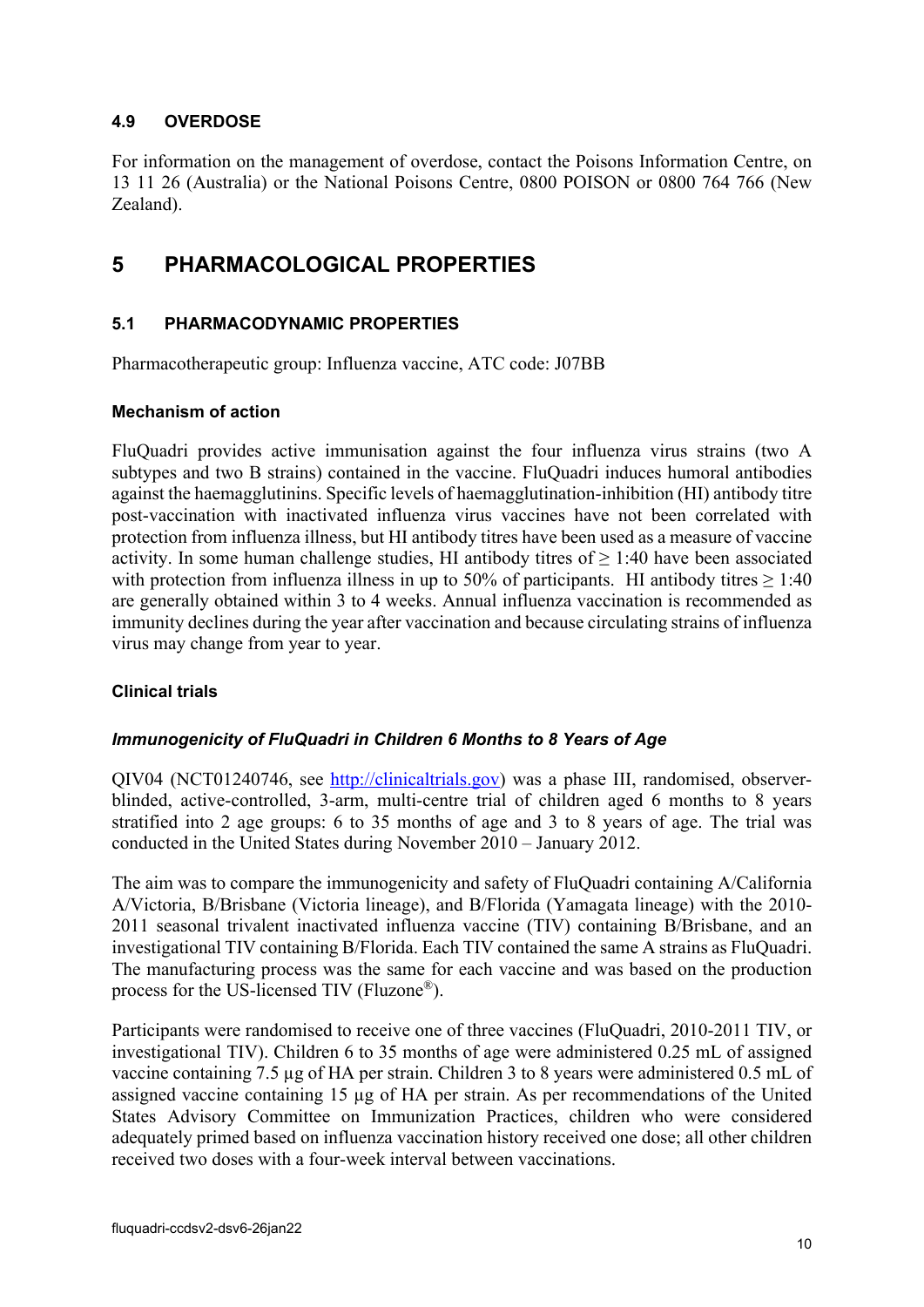The primary objective was to demonstrate non-inferiority of antibody responses to each of the four virus strains in FluQuadri compared with each TIV within each age group and overall.

- Non-inferiority was demonstrated if the lower limit of the two-sided 95% confidence interval (CI) of the post-vaccination geometric mean titre (GMT) ratio (FluQuadri/TIV) was > 0.66 for each of the four virus strains separately.
- Non-inferiority in terms of seroconversion rates was demonstrated if the lower limit of the two-sided 95% CI of the difference in rates (FluQuadri –  $TIV$ ) was  $> -10\%$  for each of the four virus strains separately.

The secondary objective was to demonstrate superiority of antibody responses to each B strain in FluQuadri compared with responses to the TIV not containing the corresponding B strain, as assessed by GMT ratios and seroconversion rates.

- Superiority by GMT ratios was demonstrated if the lower limit of the two-sided 95% CI of post-vaccination GMT ratios (FluQuadri/TIV) was  $> 1.5$  for each B strain in FluQuadri compared with the corresponding B strain not contained in each TIV.
- Superiority by seroconversion rates was demonstrated if the lower limit of the twosided 95% CI of the difference in post-vaccination seroconversion rates (FluQuadri – TIV) was > 10% for each B strain in FluQuadri compared with the corresponding B strain not contained in each TIV.

Description of seroprotection rates, defined as the percentages of participants with serum HI antibody titre  $\geq$  1:40, was an observational objective.

A total of 4348 participants were vaccinated: 2893 in the FluQuadri group, 734 in the 2010- 2011 TIV group, and 721 in the investigational TIV group. Demographic characteristics for vaccine recipients were similar among vaccine groups; mean ages were 49.6 – 49.9 months, females accounted for approximately half of each vaccine group, and the majority of participants were Caucasian (range: 57.8% – 58.9%). The per-protocol analysis set, which was used for the immunogenicity analyses, included the following numbers (% of randomised): 2339 (80.6%) children in the FluQuadri group, 582 (79.1%) in the 2010-2011 TIV group, and 599 (82.6%) in the investigational TIV group.

All non-inferiority criteria were met. GMT ratios and seroconversion rates 28 days following vaccination with FluQuadri were non-inferior to those following TIV for all four strains overall and for each age group [\(Table](#page-10-0) 3). In addition, HI antibody GMTs and seroconversion rates following FluQuadri were superior to those following TIV for the B strain not contained in each respective TIV based on pre-specified criteria [\(Table](#page-12-0) 4).

<span id="page-10-0"></span>

| Table 3 - QIV04 <sup>a</sup> : Non-inferiority of FluQuadri Relative to TIV for Each Strain by HI Antibody |
|------------------------------------------------------------------------------------------------------------|
| GMTs and Seroconversion Rates at 28 Days Post-Vaccination, Persons 3 Years to 8 Years of                   |
| Age (Per-protocol Analysis Set) <sup>b</sup>                                                               |

| <b>Antigen Strain</b> | <b>FluQuadri</b><br>$N = 1390$ | Pooled TIV <sup>d</sup><br>$N = 711$ | GMT Ratio (95%<br>CI) | Non-inferiority <sup>e</sup> |
|-----------------------|--------------------------------|--------------------------------------|-----------------------|------------------------------|
|                       |                                | GMT                                  |                       |                              |
| A (H1N1)              | 1484                           | 1453                                 | 1.02(0.90; 1.16)      | Yes                          |
| A (H3N2)              | 1112                           | 1058                                 | 1.05(0.95; 1.17)      | Yes                          |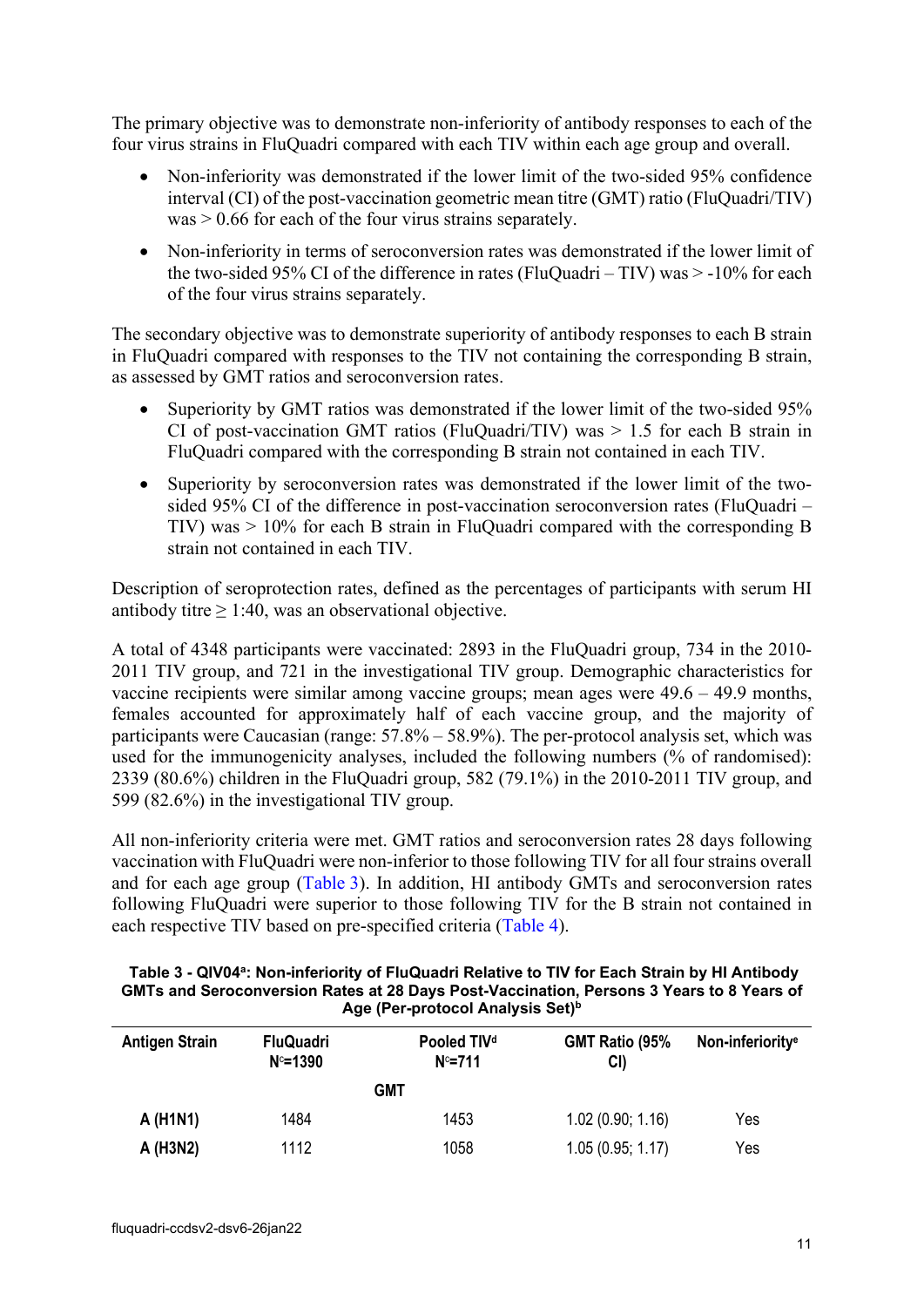| <b>Antigen Strain</b> | <b>FluQuadri</b><br>$N = 1390$ | $N = 711$             | Pooled TIV <sup>d</sup> | GMT Ratio (95%<br>CI)                                   | Non-inferiority <sup>e</sup> |
|-----------------------|--------------------------------|-----------------------|-------------------------|---------------------------------------------------------|------------------------------|
|                       |                                | <b>GMT</b>            |                         |                                                         |                              |
|                       |                                | Seroconversionf(%)    |                         | Difference of<br>Seroconversion<br>Rate (95% CI)        | Non-inferiority <sup>g</sup> |
| A (H1N1)              | 93.4                           |                       | 92.8                    | $0.6$ (-1.6; 3.0)                                       | Yes                          |
| A (H3N2)              | 83.0                           |                       | 78.8                    | 4.2(0.7; 7.9)                                           | Yes                          |
|                       | <b>FluQuadri</b><br>$N = 1390$ | $TIV-1h$<br>$N = 357$ | $TIV-2i$<br>$N = 354$   | GMT Ratio (95%<br>CI)                                   | Non-inferiority <sup>e</sup> |
|                       |                                | <b>GMT</b>            |                         |                                                         |                              |
| B (Victoria)          | 96.6                           | 71.2                  | $(27.3)$ j              | 1.36(1.17; 1.57)                                        | Yes                          |
| B (Yamagata)          | 88.5                           | $(24.4)$ <sup>k</sup> | 86.9                    | 1.02 (0.89; 1.17)                                       | Yes                          |
|                       |                                | Seroconversionf(%)    |                         | Difference of<br><b>Seroconversion</b><br>Rate (95% CI) | Non-inferiority <sup>g</sup> |
| B (Victoria)          | 71.7                           | 58.7                  | (23.7)                  | 12.9(7.4; 18.6)                                         | Yes                          |
| B (Yamagata)          | 71.9                           | $(25.0)^{k}$          | 71.4                    | $0.6$ (-4.5; 6.0)                                       | Yes                          |

aNCT01240746

bPer-protocol analysis set included all persons who had no study protocol deviations

c N is the number of participants in the per-protocol analysis set

dPooled TIV group includes participants vaccinated with either 2010-2011 TIV or Investigational TIV

eNon-inferiority was demonstrated if the lower limit of the 2-sided 95% confidence interval (CI) of the ratio of geometric mean titres (GMTs) (FluQuadri divided by pooled TIV for the A strains, or the TIV containing the corresponding B strain) was > 0.66

f Seroconversion: Paired samples with pre-vaccination HI titre < 1:10 and post-vaccination titre ≥ 1:40 or a minimum 4-fold increase for participants with pre-vaccination titre ≥1:10

9Non-inferiority was demonstrated if the lower limit of the 2-sided 95% CI of the difference in seroconversion rates (FluQuadri minus pooled TIV for the A strains, or the TIV containing the corresponding B strain) was

 $> -10%$ 

h2010-2011 Fluzone TIV containing A/California/07/2009 (H1N1), A/Victoria/210/2009 (H3N2), and B/Brisbane/60/2008 (Victoria lineage), licensed in the United States

i Investigational TIV containing A/California/07/2009 (H1N1), A/Victoria/210/2009 (H3N2), and B/Florida/04/2006 (Yamagata lineage), non-licensed

j TIV-2 did not contain B/Brisbane/60/2008

k TIV-1 did not contain B/Florida/04/2006

Twenty-eight days following vaccination with a dose of 0.25mL, the percentages of FluQuadri recipients with serum HI antibody titre  $\geq 1:40$  were:

Age 6 to 35 months: 97.7% (95% CI: 96.5; 98.5) for H1N1, 99.9% (95% CI: 99.4; 100.0) for H3N2, 75.5% (95% CI: 72.7; 78.2) for B/Brisbane, and 58.0% (95% CI: 54.8; 61.2) for B/Florida.

Age 3 to 8 years: 99.3% (95% CI: 98.7; 99.7) for H1N1, 99.5% (95% CI: 99.0; 99.8) for H3N2, 80.7% (95% CI: 78.5; 82.8) for B/Brisbane, and 80.9% (95% CI: 78.7; 82.9) for B/Florida.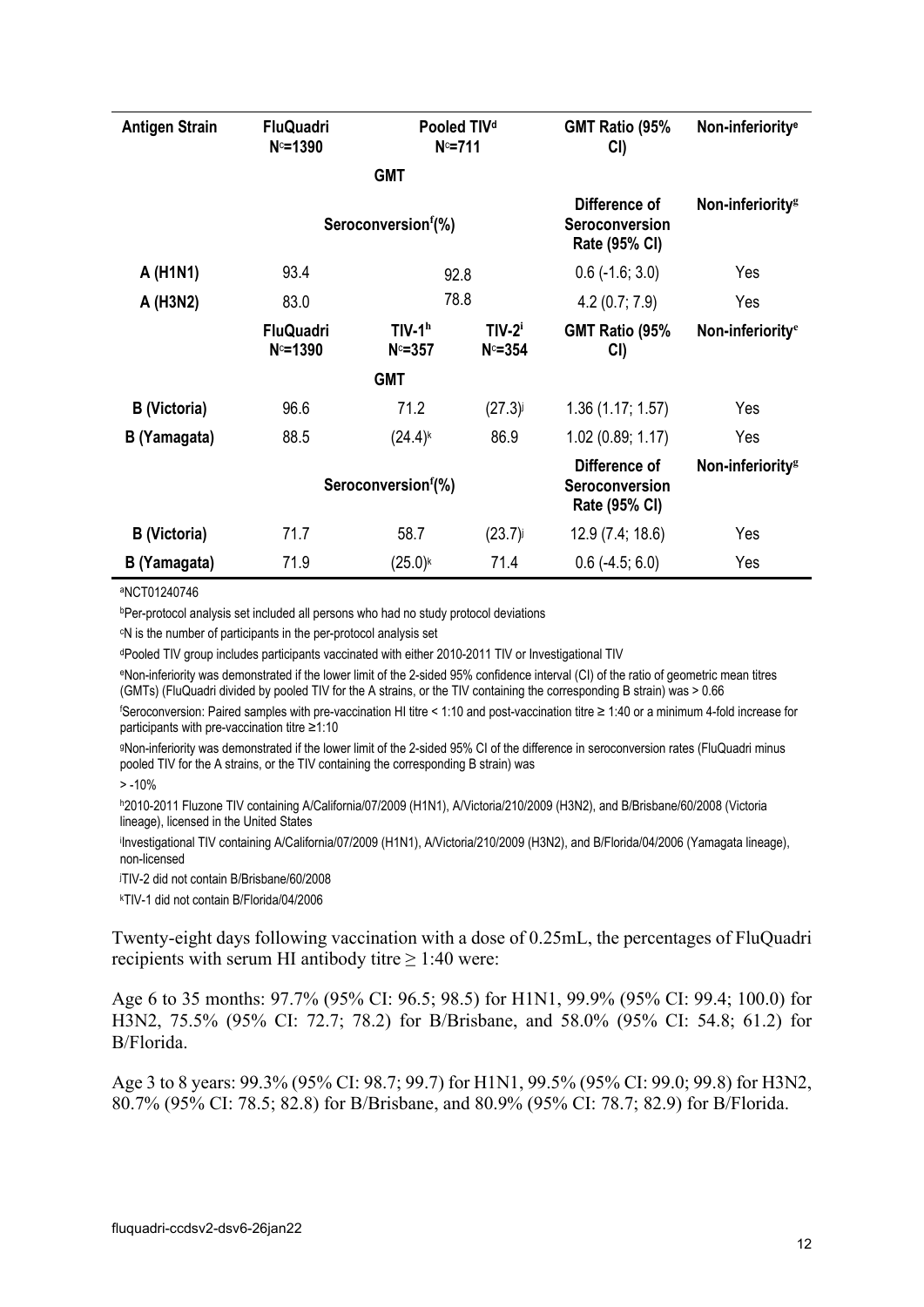#### <span id="page-12-0"></span>**Table 4 QIV04<sup>a</sup> : Superiority of FluQuadri Relative to Each TIV Not Containing the Respective B Strain by GMTs and Seroconversion Rates, at 28 Days Post-Vaccination, Persons 6 Months Through 8 Years of Age (Per-protocol Analysis Set)<sup>b</sup>**

|                       |                                | <b>GMT</b>                                |                                           |                                           |                          |
|-----------------------|--------------------------------|-------------------------------------------|-------------------------------------------|-------------------------------------------|--------------------------|
| <b>Antigen Strain</b> | <b>FluQuadri</b><br>$N = 2339$ | <b>TIV-1 B</b><br>(Victoria)<br>$N = 582$ | <b>TIV-2 B</b><br>(Yamagata)<br>$N = 599$ | <b>GMT Ratio</b><br>(95%CI)               | Superiority <sup>d</sup> |
| <b>B</b> (Victoria)   | 86.1                           | ٠                                         | 19.5                                      | 4.42 (3.94; 4.97)                         | Yes                      |
| B (Yamagata)          | 61.5                           | 16.3                                      | -                                         | 3.79(3.39; 4.23)                          | Yes                      |
|                       |                                | Seroconversion <sup>e</sup> (%)           |                                           | Difference of                             |                          |
|                       | <b>FluQuadri</b><br>$N = 2339$ | <b>TIV-1 B</b><br>(Victoria)<br>$N = 582$ | <b>TIV-2 B</b><br>(Yamagata)<br>$N = 599$ | Seroconversion<br><b>Rates</b><br>(95%CI) | Superiorityf             |
| <b>B</b> (Victoria)   | 71.8                           | ٠                                         | 20.0                                      | 51.8 (47.9; 55.3)                         | Yes                      |
| B (Yamagata)          | 66.1                           | 17.9                                      |                                           | 48.2 (44.3; 51.6)                         | Yes                      |

#### aNCT01240746

bPer-protocol analysis set included all persons who had no study protocol deviations

c N is the number of subjects in the per-protocol analysis set

dSuperiority was demonstrated if the lower limit of the 2-sided 95% confidence interval (CI) of the ratio of the geometric mean titres (GMTs) (FluQuadri divided by TIV) was > 1.5 for each B strain in FluQuadri compared with the corresponding B strain not contained in eachTIV

eSeroconversion: Paired samples with pre-vaccination HI titre < 1:10 and post-vaccination titre ≥ 1:40 or a minimum 4-fold increase for participants with pre-vaccination titre ≥ 1:10

f Superiority was demonstrated if the lower limit of the 2-sided 95% CI of the difference of the seroconversion rates (FluQuadri minus TIV) was > 10% for each B strain in FluQuadri compared with the corresponding B strain not contained in each TIV

#### **Immunogenicity of a 0.5 mL Dose of FluQuadri in Children 6 months to 35 months**

GRC88 (NCT02915302 see [http://clinicaltrials.gov\)](http://clinicaltrials.gov/) was a randomised, observer-blind, multicentre study including healthy children age between 6 and 35 months, randomly assigned to receive a FluQuadri dose of 0.25 mL (Group 1) or 0.5 mL (Group 2). For children requiring a second dose, the same dose was administered 4 weeks after the first. The per-protocol immunogenicity set included 715 participants in Group 1 and 745 in Group 2. Immunogenicity was assessed  $28 - 35$  days after the final vaccination. (See also Section 4.8) Adverse effects).

HI antibody GMTs following the 0.5 mL dose of FluQuadri were non-inferior to those following a 0.25 mL dose for all four strains, based on pre-specified criteria of lower limit of the 2-sided 95% CI of the ratio of GMTs (GMT0.5mL/GMT0.25mL)  $> 0.667$ 

- A/H1N1 strain: GMT ratio = 1.45 (95% CI: 1.19; 1.77).
- A/H3N2 GMT ratio:  $= 1.50$  (95% CI: 1.23; 1.83).
- B Victoria lineage strain GMT ratio:  $= 1.33$  (95% CI: 1.10; 1.62).
- B Yamagata lineage strain GMT ratio:  $= 1.44$  (95% CI: 1.20; 1.73).

Seroconversion rates 28 days following final vaccination with a 0.5 mL dose of FluQuadri were non-inferior to those following a 0.25 mL dose for all four strains, based on pre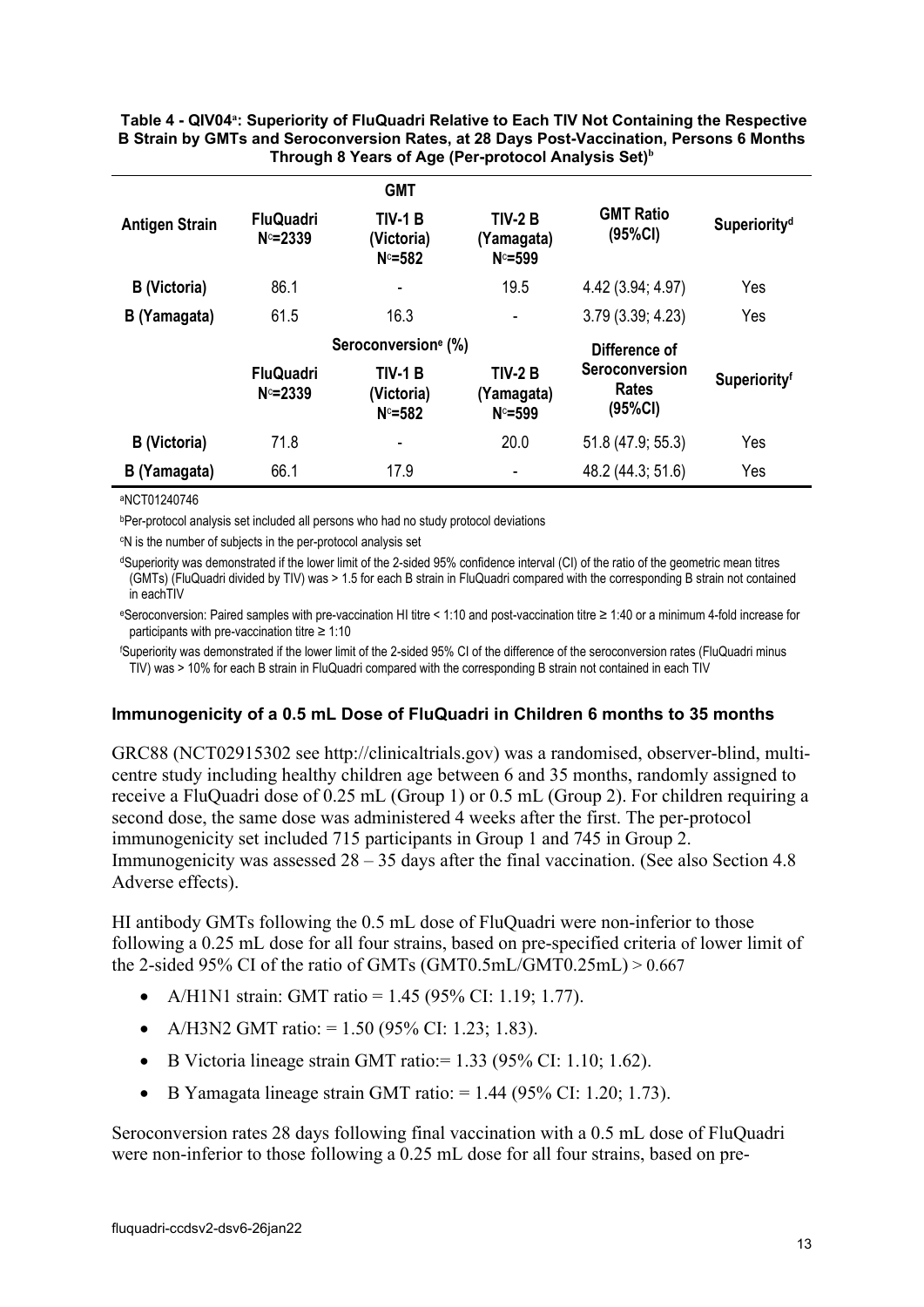specified criteria of lower limit of the 2-sided 95% CI of the difference in seroconversion rates> -10% (GMT0.5mL minus GMT0.25mL) > -10%).

- A/H1N1 strain: difference in SC rates =  $5.1\%$  (95% CI: 0.189%; 10.0%).
- A/H3N2 strain: difference in SC rates  $= 4.3\%$  (95% CI: -0.283%; 8.99%).
- B Victoria lineage strain: difference in SC rates  $= 1.4\%$  (95% CI: -2.78%; 5.56%).
- For the B Yamagata lineage strain: difference in SC rates  $= 3.4\%$  (95% CI: -0.465%; 7.36%).

#### **Immunogenicity of FluQuadri in Adults ≥ 18 Years of Age**

GRC43 (NCT00988143, see [http://clinicaltrials.gov\)](http://clinicaltrials.gov/) was a phase II, open-label, activecontrolled, 3-arm, multi-centre trial of adults  $\geq 18$  years of age conducted in the United States during October 2009 – December 2009.

The aim was to compare the immunogenicity and safety of FluQuadri containing A/Brisbane, A/Uruguay, B/Brisbane (Victoria lineage), and B/Florida (Yamagata lineage) with the 2009- 2010 seasonal TIV (containing B/Brisbane) and the 2008-2009 seasonal TIV (containing B/Florida). Each TIV contained the same A strains as FluQuadri. The manufacturing process was the same for each vaccine and was based on the production process for the US-licensed TIV (Fluzone).

Participants were randomised to receive one of three vaccines (FluQuadri, 2009-2010 TIV, or 2008-2009 TIV) and were administered one 0.5 mL dose of assigned vaccine, which contained 15 µg of HA per strain.

The primary objective was to demonstrate non-inferiority of B-strain antibody responses induced by FluQuadri compared with the 2009-2010 TIV and the 2008-2009 TIV in terms of GMT ratios. Non-inferiority was shown if the lower limit of the two-sided 95% CI for the ratio of GMT FluQuadri/GMT TIV was > 2/3 for each A and B strain separately.

Description of seroprotection rates, defined as the percentages of participants with serum HI antibody titre  $\geq 1:40$ , was an observational objective.

A total of 570 participants were vaccinated: 190 in each vaccine group. Demographic characteristics for vaccine recipients were similar among vaccine groups; mean ages were 54.9 – 56.7 years, females accounted for approximately two-thirds of each vaccine group, and the majority of participants were Caucasian (range: 86.8% – 91.1%). The per-protocol analysis set included the following numbers (% of randomised): 190 (100%) adults in the FluQuadri group, 187 (98.4%) in the 2009-2010 TIV group, and 188 (98.9%) in the 2008-2009 TIV group.

HI antibody GMTs 21 days following vaccination with FluQuadri were non-inferior to those following TIV for all four strains [\(Table](#page-14-0) 5).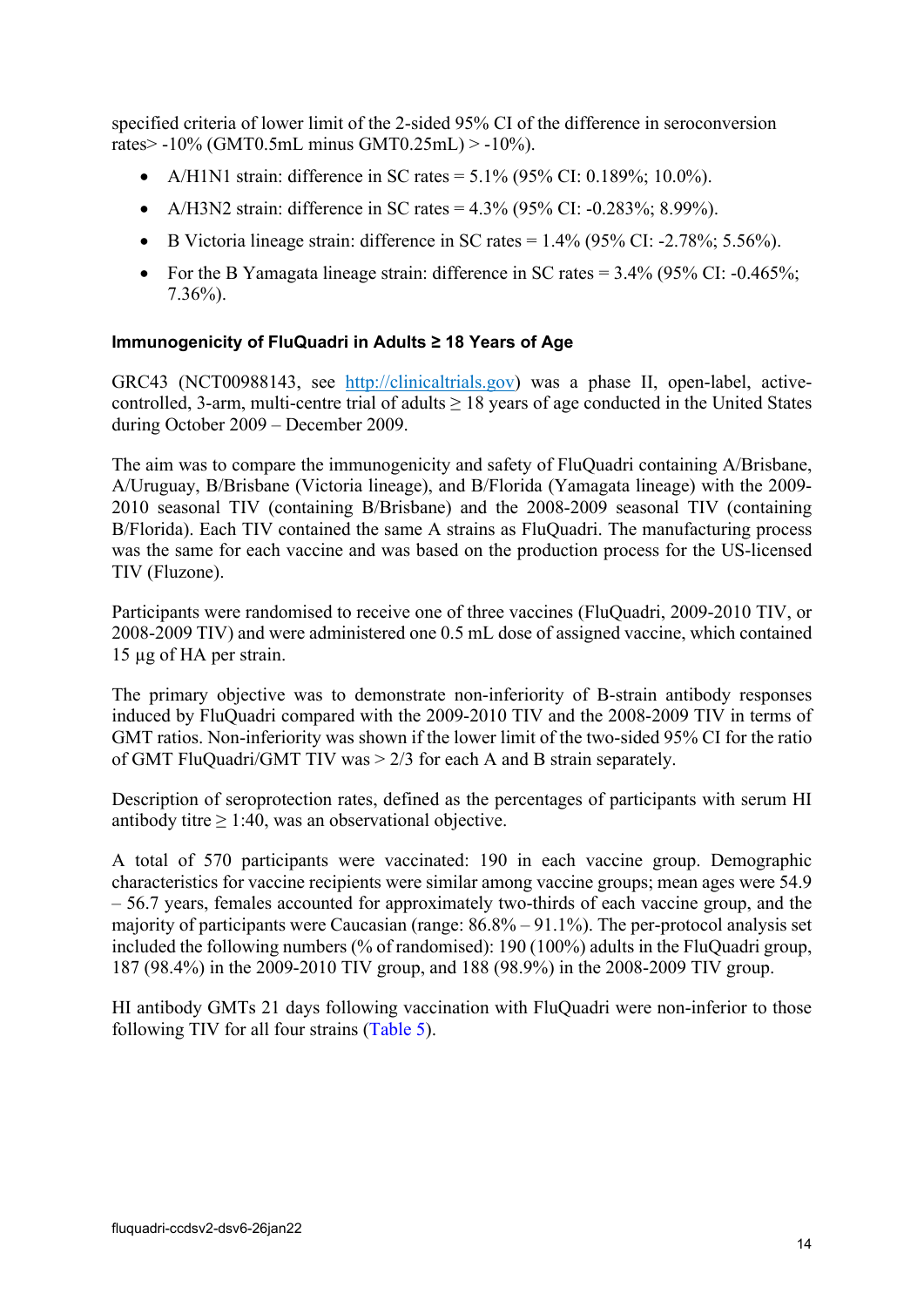<span id="page-14-0"></span>**Table 5 GRC43<sup>a</sup> : Non-inferiority of FluQuadri Relative to TIV for Each Strain by HI Antibody GMTs at 21 Days Post-Vaccination, Adults 18 Years of Age and Older (Per-protocol Analysis Set)<sup>b</sup>**

| <b>Antigen Strain</b> | <b>FluQuadri</b><br>$N = 190$ | <b>Pooled</b><br><b>TIVd</b><br>$N = 375$       |                                               | <b>GMT Ratio</b><br>(95% CI) | Non-<br>inferiority <sup>e</sup> |
|-----------------------|-------------------------------|-------------------------------------------------|-----------------------------------------------|------------------------------|----------------------------------|
|                       | <b>GMT</b>                    |                                                 | <b>GMT</b>                                    |                              |                                  |
| A (H1N1)              | 161                           |                                                 | 151                                           | 1.06(0.87)<br>1.31)          | Yes                              |
| A (H3N2)              | 304                           |                                                 | 339                                           | 0.90(0.70)<br>1.15)          | Yes                              |
|                       | FluQuadri No=190              | TIV-1 <sup>f</sup><br>B (Victoria)<br>$N = 187$ | <b>TIV-29</b><br>B<br>(Yamagata)<br>$N = 188$ | <b>GMT Ratio</b><br>(95% CI) | Non-<br>inferiority <sup>e</sup> |
|                       | <b>GMT</b>                    | <b>GMT</b>                                      | <b>GMT</b>                                    |                              |                                  |
| <b>B</b> (Victoria)   | 101                           | 114                                             | $(44.0)$ <sup>h</sup>                         | 0.89(0.70;<br>1.12)          | Yes                              |
| B (Yamagata)          | 155                           | (78.1)                                          | 135                                           | 1.15(0.93;<br>1.42)          | Yes                              |

aNCT00988143

bPer-protocol analysis set included all persons who had no study protocol deviations

c N is the number of participants in the per-protocol analysis set

dPooled TIV group includes participants vaccinated with either 2009-2010 TIV or 2008-2009 TIV<br>eNon-inferiority was demonstrated if the lower limit of the 2-sided 95% confidence interval (CI) of the ratio of geometric mean (GMTs) (FluQuadri divided by pooled TIV for the A strains, or the TIV containing the corresponding B strain) was > 2/3

f 2009-2010 Fluzone TIV containing A/Brisbane/59/2007 (H1N1), A/Uruguay/716/2007 (H3N2), and B/Brisbane/60/2008 (Victoria lineage), licensed in the United States

g2008-2009 Fluzone TIV containing A/Brisbane/59/2007 (H1N1), A/Uruguay/716/2007 (H3N2), and B/Florida/04/2006 (Yamagata lineage), licensed in the United States

hTIV-2 did not contain B/Brisbane/60/2008

i TIV-1 did not contain B/Florida/04/2006

At 21 days following vaccination, the percentages of FluQuadri recipients with serum HI antibody titre ≥ 1:40 were 92.6% (95% CI: 87.9; 95.9) for H1N1, 94.7% (95% CI: 90.5; 97.4) for H3N2, 85.3% (95% CI ; 79.4; 90.0) for B/Brisbane, and 92.1% (95% CI: 87.3; 95.5) for B/Florida.

#### **Immunogenicity of FluQuadri in Adults ≥ 65 Years of Age**

QIV03 (NCT01218646, se[e http://clinicaltrials.gov\)](http://clinicaltrials.gov/) was a phase III, randomised, double-blind, active-controlled, 4-arm, multi-centre trial of adults  $\geq 65$  years of age. The trial was conducted in the United States during October 2010 – December 2010.

The aim was to compare the immunogenicity and safety ofFluQuadri containing A/California, A/Victoria, B/Brisbane (Victoria lineage) and B/Florida (Yamagata lineage) with the 2010- 2011 seasonal TIV containing B/Brisbane, and an investigational TIV containing B/Florida. Each TIV contained the same A strains as FluQuadri. The manufacturing process was the same for each vaccine and was based on the production process for the US-licensed TIV (Fluzone).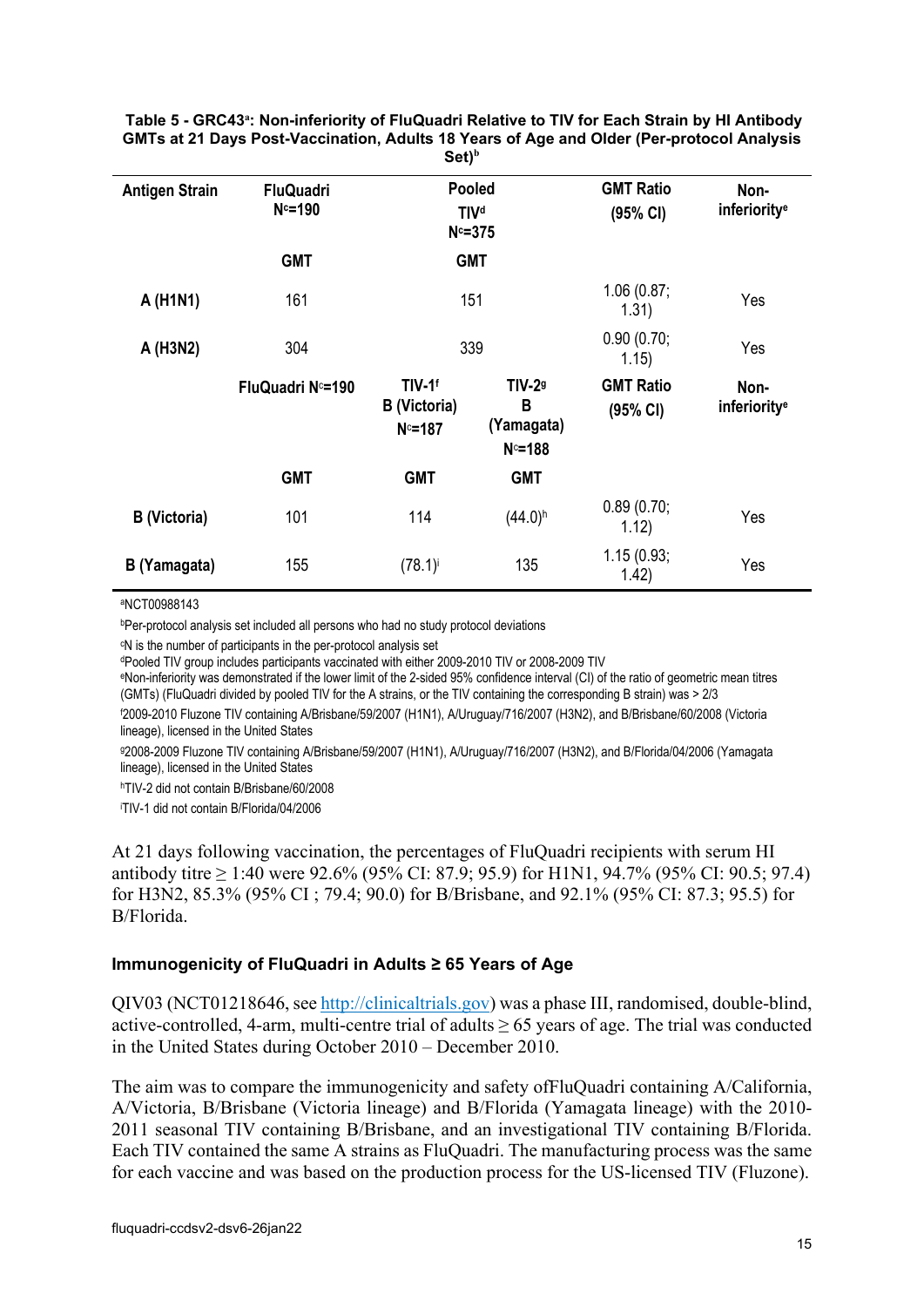Participants were randomised to one of three vaccine groups (FluQuadri, 2010-2011 TIV, or investigational TIV) and were administered one 0.5 mL dose of assigned vaccine, which contained 15 µg of HA per strain.

The primary objective was to demonstrate non-inferiority of GMT antibody responses to each of the four virus strains in FluQuadri compared with each TIV.

• Non-inferiority was demonstrated if the lower limit of the two-sided 95% CI of the post-vaccination GMT ratio (FluQuadri/TIV) was  $> 0.66$  for each of the four virus strains separately.

Observational objectives were to:

- Demonstrate non-inferiority of antibody responses induced by FluQuadri compared with each TIV as assessed by seroconversion rates. Non-inferiority was demonstrated if the lower limit of the two-sided  $95\%$  CI of the difference in rates (FluQuadri – TIV)  $was > -10\%$ .
- Demonstrate superiority of antibody responses to each B strain in FluQuadri compared with responses to the TIV not containing the corresponding B strain, as assessed by GMT ratios and seroconversion rates.
	- Superiority by GMT ratios was demonstrated if the lower limit of the two-sided 95% CI of post-vaccination GMT ratios (FluQuadri/TIV) was > 1.5 for each B strain in QIV compared with the corresponding B strain not contained in each TIV.
	- Superiority by seroconversion rates was demonstrated if the lower limit of the two-sided 95% CI of the difference in post-vaccination seroconversion rates (FluQuadri – TIV) was  $> 10\%$  for each B strain in QIV compared with the corresponding B strain not contained in each TIV.
- Describe seroprotection rates, defined as the percentages of participants with serum HI antibody titre  $\geq$  1:40.

A total of 675 participants were vaccinated: 225 in each vaccine group. Demographic characteristics for vaccine recipients were similar among vaccine groups; mean ages were 72.4 – 72.8 years, females accounted for slightly more than half of each vaccine group, and the majority of participants were Caucasian (range:  $87.6\% - 91.1\%$ ). The per-protocol analysis set included the following numbers (% of randomised): 220 (97.8%) participants in the FluQuadri group, 219 (97.3%) in the 2010-2011 TIV group, and 221 (98.2%) in the investigational TIV group.

HI antibody GMTs 21 days following vaccination with FluQuadri were non-inferior to those following TIV for all four strains, based on pre-specified criteria [\(Table](#page-16-0) 6). Seroconversion rates 21 days following FluQuadri were non-inferior to those following TIV for H3N2, B/Brisbane, and B/Florida, but not for H1N1 [\(Table](#page-16-0) 6). The HI antibody GMT following FluQuadri was superior to that following 2010-2011 TIV for B/Florida but not superior to that following investigational TIV for B/Brisbane; based on pre-specified criteria. Seroconversion rates following FluQuadri were superior to those following TIV for the B strain not contained in each respective TIV, based on pre-specified criteria.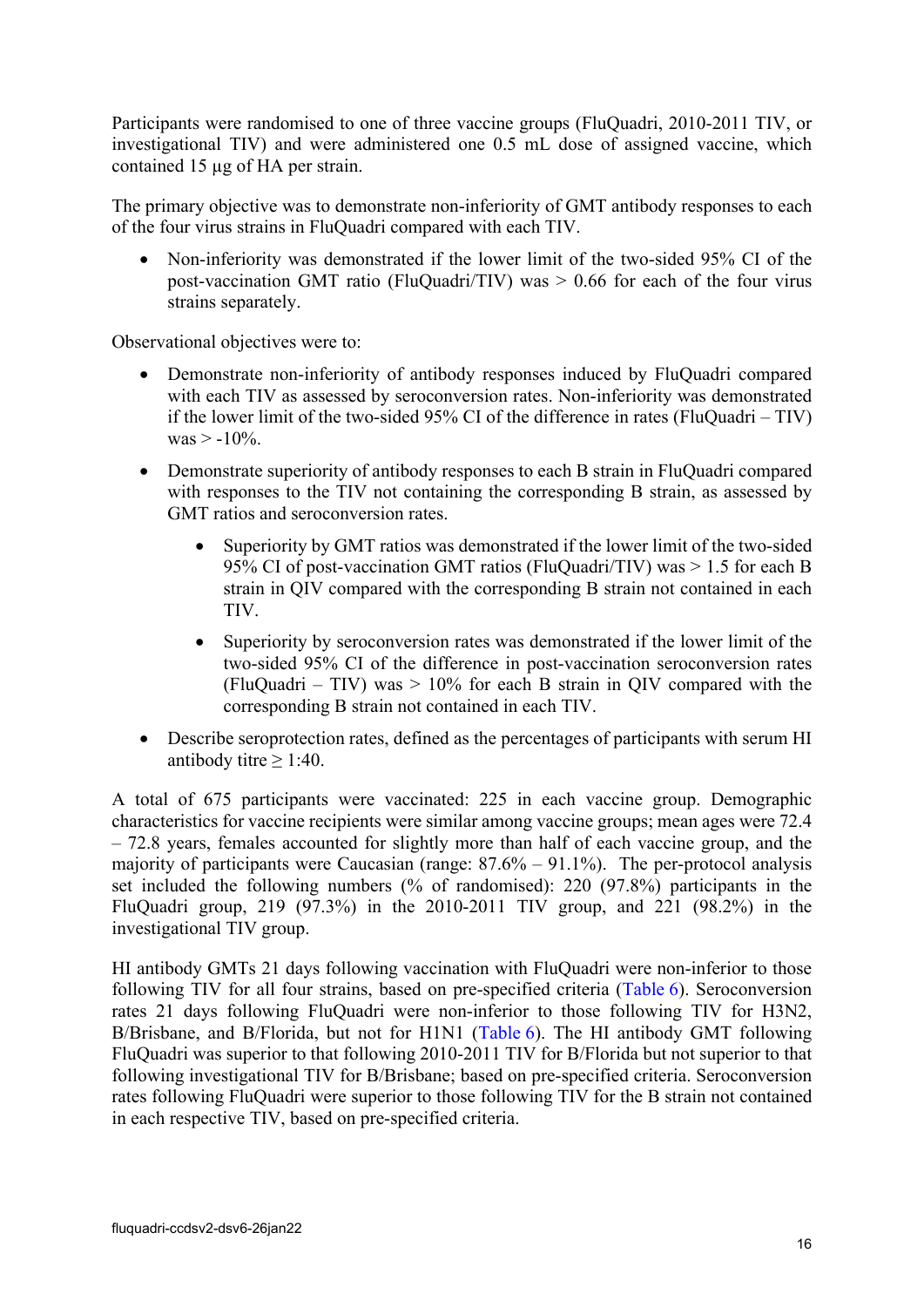| <b>Antigen Strain</b> | <b>FluQuadri</b><br>$N = 220$ | Pooled TIV <sup>d</sup><br>$N = 440$ |                        | GMT Ratio (95%<br>CI                             | Non-inferiority <sup>e</sup> |
|-----------------------|-------------------------------|--------------------------------------|------------------------|--------------------------------------------------|------------------------------|
|                       |                               | <b>GMT</b>                           |                        |                                                  |                              |
| A (H1N1)              | 231                           | 270                                  |                        | $0.85$ $(0.67; 1.09)$                            | Yes                          |
| A (H3N2)              | 501                           | 324                                  |                        | 1.55 (1.25; 1.92)                                | Yes                          |
|                       |                               | Seroconversion <sup>f</sup> (%)      |                        | Difference of<br>Seroconversion<br>Rate (95% CI) | Non-inferiority <sup>g</sup> |
| A (H1N1)              | 65.91                         | 69.77                                |                        | $-3.86$ $(-11.50)$ ;<br>3.56)                    | No                           |
| A (H3N2)              | 69.09                         | 59.32                                |                        | 9.77 (1.96; 17.20)                               | Yes                          |
|                       | <b>FluQuadri</b><br>$N = 220$ | $TIV-1h$<br>$N = 219$                | $TIV-2^i$<br>$N = 221$ | GMT Ratio (95%<br>CI)                            | Non-inferiority <sup>e</sup> |
|                       |                               | <b>GMT</b>                           |                        |                                                  |                              |
| <b>B</b> (Victoria)   | 73.8                          | 57.9                                 | (42.2)                 | 1.27(1.05; 1.55)                                 | Yes                          |
| B (Yamagata)          | 61.1                          | $(28.5)^{k}$                         | 54.8                   | 1.11(0.90; 1.37)                                 | Yes                          |
|                       |                               | Seroconversionf(%)                   |                        | Difference of<br>Seroconversion<br>Rate (95% CI) | Non-inferiority <sup>g</sup> |
| <b>B</b> (Victoria)   | 28.64                         | 18.72                                | (8.60)                 | 9.91 (1.96; 17.70)                               | Yes                          |
| B (Yamagata)          | 33.18                         | $(9.13)^{k}$                         | 31.22                  | 1.96 (-6.73; 10.60)                              | Yes                          |

<span id="page-16-0"></span>**Table 6 QIV03<sup>a</sup> : Non-inferiority of FluQuadri Relative to TIV for Each Strain by HI Antibody GMTs and Seroconversion Rates at 21 Days Post-Vaccination, Adults 65 Years of Age and Older (Per-protocol Analysis Set)<sup>b</sup>**

aNCT01218646

bPer-protocol analysis set included all persons who had no study protocol deviations

c N is the number of participants in the per-protocol analysis set

dPooled TIV group includes participants vaccinated with either 2010-2011 TIV or investigational TIV

eNon-inferiority was demonstrated if the lower limit of the 2-sided 95% confidence interval (CI) of the ratio of geometric mean titres (GMTs) (FluQuadri divided by pooled TIV for the A strains, or the TIV containing the corresponding B strain) was > 0.66

f Seroconversion: Paired samples with pre-vaccination HI titre < 1:10 and post-vaccination titre ≥ 1:40 or a minimum

4-fold increase for participants with pre-vaccination titre  $\geq 1:10$ 

gNon-inferiority was demonstrated if the lower limit of the 2-sided 95% CI of the difference in seroconversion rates (FluQuadri minus pooled TIV for the A strains, or the TIV containing the corresponding B strain) was > -10%

h2010-2011 Fluzone TIV containing A/California/07/2009 (H1N1), A/Victoria/210/2009 (H3N2), and B/Brisbane/60/2008 (Victoria lineage), licensed in the United States

i Investigational TIV containing A/California/07/2009 (H1N1), A/Victoria/210/2009 (H3N2), and B/Florida/04/2006 (Yamagata lineage), non-licensed

TIV-2 did not contain B/Brisbane/60/2008

k TIV-1 did not contain B/Florida/04/2006

Results for the observational objective, the percentages of FluQuadri recipients with serum HI antibody titre  $\geq 1:40$  at 21 days post-vaccination were: 91.4% (95% CI: 86.8; 94.7) for H1N1, 100% (95% CI: 98.3; 100) for H3N2, 77.7% (95% CI:71.6; 83.0 ) for B/Brisbane, and 73.2% (95% CI: 66.8; 78.9) for B/Florida.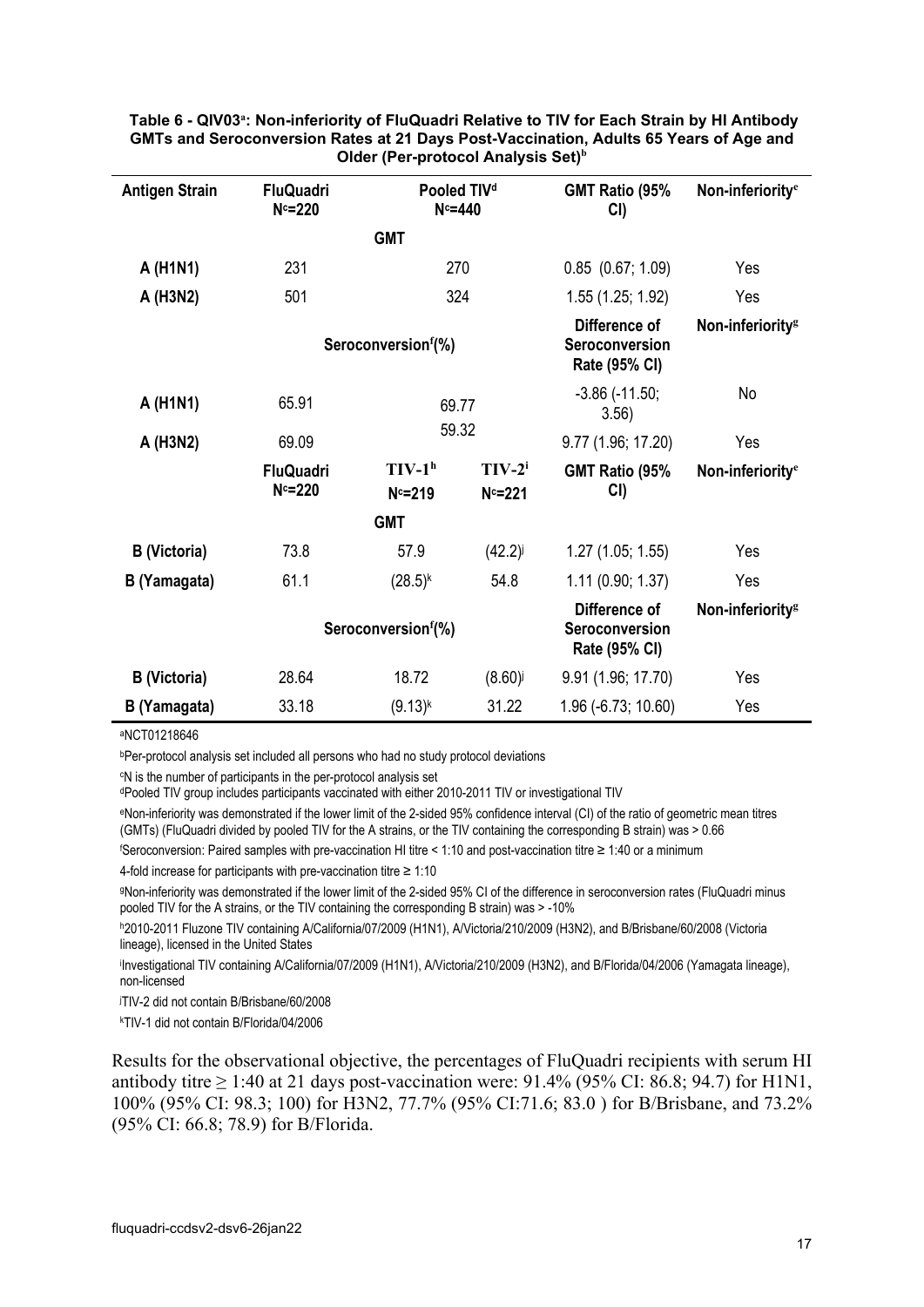#### **Table 7 QIV03<sup>a</sup> : Superiority of FluQuadri Relative to Each TIV Not Containing the Respective B Strain by GMTs and Seroconversion Rates at 21 Days Post-Vaccination, Adults 65 Years of Age and Older (Per-protocol Analysis Set)<sup>b</sup>**

|                       |                               | <b>GMT</b>                                       |                                           |                                    |                          |
|-----------------------|-------------------------------|--------------------------------------------------|-------------------------------------------|------------------------------------|--------------------------|
| <b>Antigen Strain</b> | <b>FluQuadri</b><br>$N = 220$ | <b>TIV-1</b><br><b>B</b> (Victoria)<br>$N = 219$ | $TIV-2$<br>B (Yamagata)<br>$N = 221$      | <b>GMT Ratio</b><br>(95%CI)        | Superiority <sup>d</sup> |
| <b>B</b> (Victoria)   | 73.8                          |                                                  | 42.2                                      | 1.75(1.43; 2.14)                   | No                       |
| B (Yamagata)          | 61.1                          | 28.5                                             | $\overline{\phantom{a}}$                  | 2.14(1.74; 2.65)                   | Yes                      |
|                       |                               | Seroconversionf (%)                              |                                           | Difference of                      |                          |
|                       | <b>FluQuadri</b><br>$N = 220$ | <b>TIV-1</b><br><b>B</b> (Victoria)<br>$N = 219$ | <b>TIV-2</b><br>B (Yamagata)<br>$N = 221$ | Seroconversion<br>Rates<br>(95%CI) | Superiority <sup>e</sup> |
| <b>B</b> (Victoria)   | 28.64                         |                                                  | 8.60                                      | 20.04                              | Yes                      |
|                       |                               |                                                  |                                           | (12.90; 27.00)                     |                          |

#### aNCT01218646

bPer-protocol analysis set included all persons who had no study protocol deviations

c N is the number of subjects in the per-protocol analysis set

dSuperiority was demonstrated if the lower limit of the 2-sided 95% confidence interval (CI) of the ratio of the geometric mean titres (GMTs) (FluQuadri divided by TIV) was > 1.5 for each B strain in FluQuadri compared with the corresponding B strain not contained in eachTIV

eSuperiority was demonstrated if the lower limit of the 2-sided 95% CI of the difference of the seroconversion rates (FluQuadri minus TIV) was > 10% for each B strain in FluQuadri compared with the corresponding B strain not contained in each TIV

f Seroconversion: Paired samples with pre-vaccination HI titre <1:10 and post-vaccination titre ≥1:40 or a minimum 4-fold increase for participants with pre-vaccination titre ≥1:10

#### **5.2 PHARMACOKINETIC PROPERTIES**

No pharmacokinetic studies have been performed.

#### **5.3 PRECLINICAL SAFETY DATA**

FluQuadri has not been evaluated in non-clinical studies.

#### **Genotoxicity**

FluQuadri has not been evaluated for genotoxic potential.

#### **Carcinogenicity**

FluQuadri has not been evaluated for carcinogenic potential.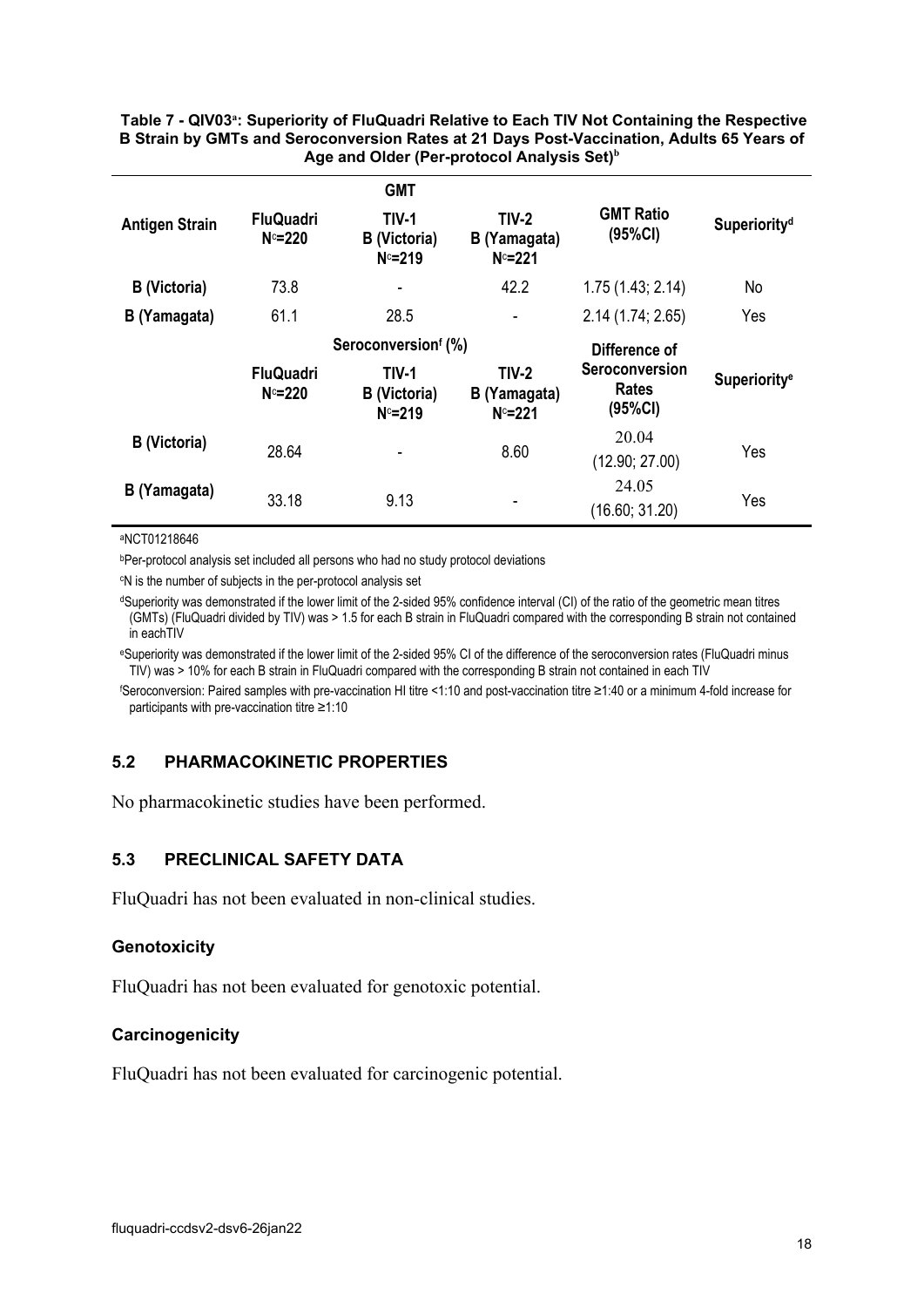# <span id="page-18-0"></span>**6 PHARMACEUTICAL PARTICULARS**

### **6.1 LIST OF EXCIPIENTS**

Buffer Solution:

- Sodium chloride
- Dibasic sodium phosphate
- Monobasic sodium phosphate
- Water for injections

FluQuadri may also contain traces of octoxinol-9 ( $\leq$  250µg), formaldehyde ( $\leq$  100 µg) and ovalbumin  $( \leq 1 \mu g)$ .

#### **6.2 INCOMPATIBILITIES**

FluQuadri should not be mixed with any other vaccine in the same syringe or vial.

#### **6.3 SHELF LIFE**

12 months.

#### **6.4 SPECIAL PRECAUTIONS FOR STORAGE**

Store at 2°C to 8°C (Refrigerate, Do not freeze). Discard if vaccine has been frozen.

#### **6.5 NATURE AND CONTENTS OF CONTAINER**

- Prefilled syringe (clear syringe plunger rod), 0.5 mL. Packs of 5 or 10 syringes\*.
- \* Not all pack sizes may be marketed.

#### **6.6 SPECIAL PRECAUTIONS FOR DISPOSAL**

After use, any remaining vaccine and container must be disposed of safely, according to locally acceptable procedures.

## **7 MEDICINE SCHEDULE (POISONS STANDARD)**

S4 Prescription Only Medicine

### **8 SPONSOR**

**Australia**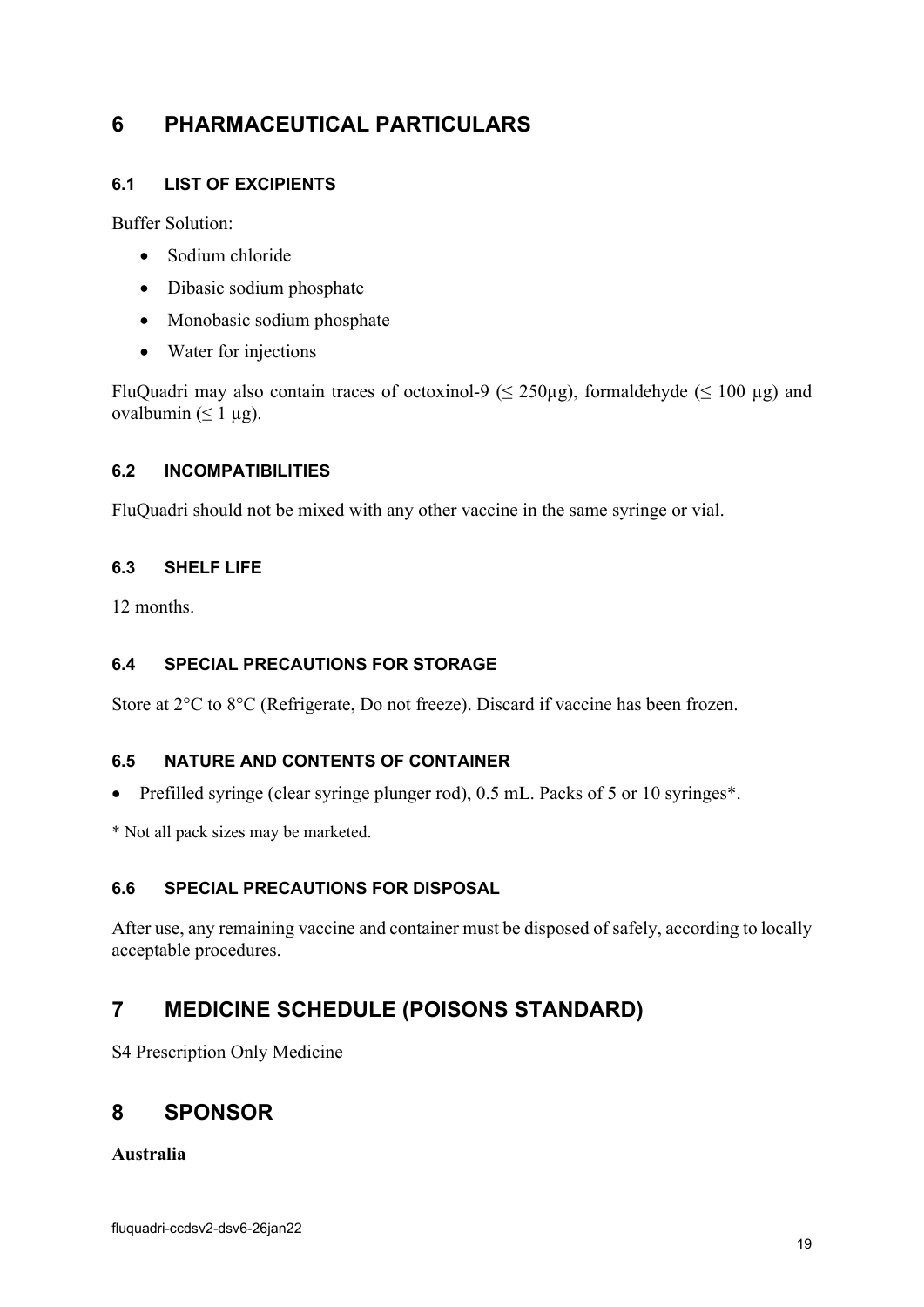#### **sanofi-aventis australia pty ltd**

Talavera Corporate Centre – Building D 12-24 Talavera Road Macquarie Park NSW 2113 Australia

Tel: 1800 818 806

**New Zealand**

**sanofi-aventis new zealand limited** Level 8 56 Cawley St Ellerslie Auckland New Zealand

Tel: 0800 283 684

# **9 DATE OF FIRST APPROVAL**

18 December 2014

## **10 DATE OF REVISION**

26 January 2022